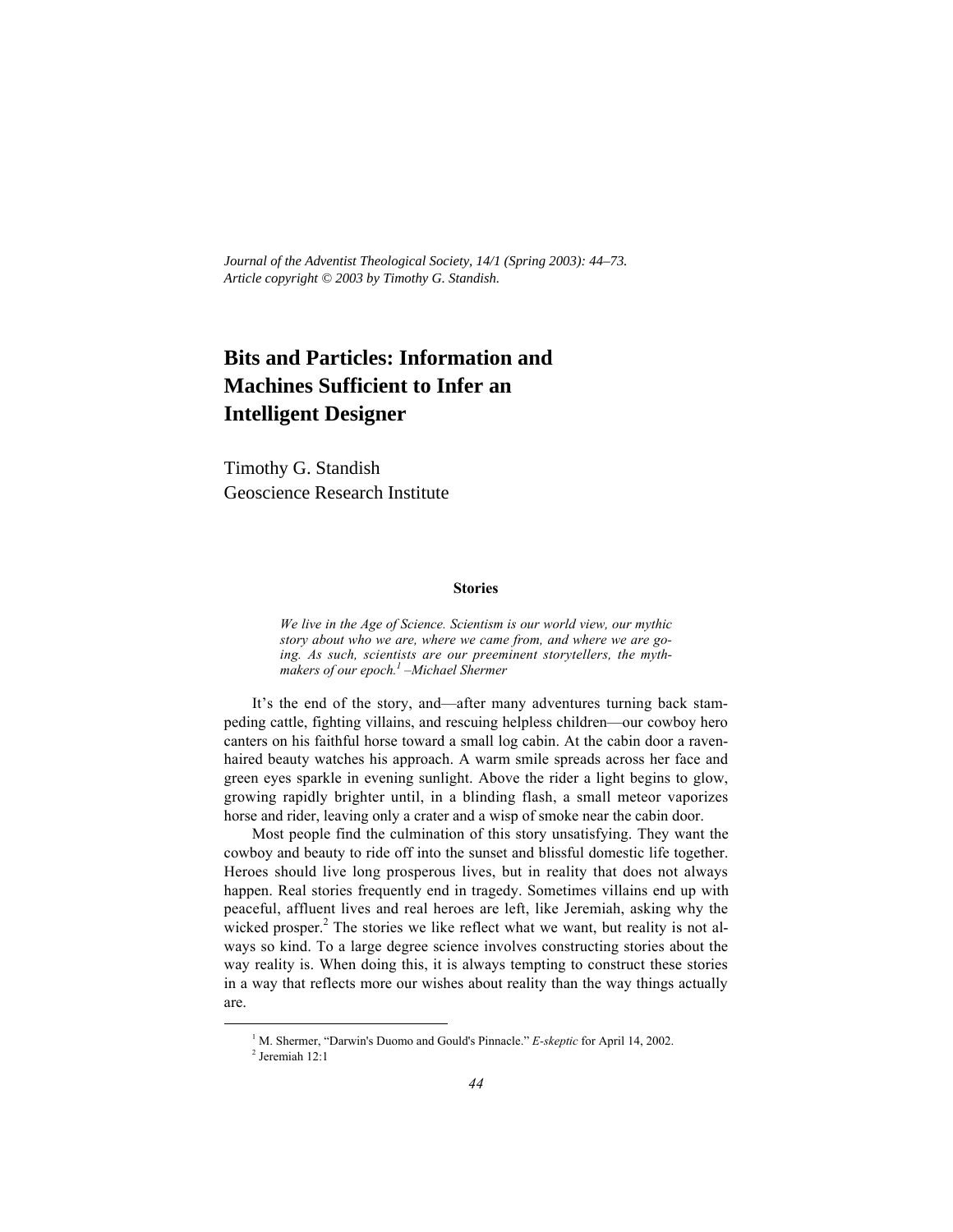Stories have tremendous power to explain reality and have been used for this purpose in all cultures and by proponents of all worldviews. The way reality is viewed can be subdivided into two major categories reflecting the worldviews from which they spring: views that exclude supernatural influence on the material world and views that welcome involvement of the supernatural. For convenience, belief that the material world is all that exists and natural laws account for all of reality may be called either materialism or naturalism, while belief that reality transcends nature may be called supernaturalism. In modern Western culture, the story of evolution is used as a way of explaining reality while excluding God from involvement in the material world. The word evolution is loaded with much baggage, so it requires careful definition. In this case, the story of evolution means that matter, associating together by chance and obeying natural laws, resulted in the universe and life; in short, all of reality. The explanatory power of this story is strongly promoted by a small intelligentsia and is not a new phenomenon. The Roman poet and popularizer of Epicurean philosophy Titus Lucretius Carus eloquently outlined this story of evolution c. 55 BC:

> The atoms did not intend to intelligently place themselves in orderly arrangement, nor did they negotiate the motions they would have, but many atoms struck each other in numerous ways, carried along by their own momentum from infinitely long ago to the present. Moving and meeting in numerous ways, all combinations were tried which could be tried, and it was from this process over huge space and vast time that these combining and recombining atoms eventually produced great things, including the earth, sea, and sky, and the generation of living creatures.<sup>3</sup>

 $\overline{\phantom{a}}$ <sup>3</sup> This is my own translation of the original Latin as printed in Titus Lucretius Carus, circa 55 B.C., *De Rerum Natura*, Book 5, lines 416-31. *Lucretius: On the Nature of Things*, trans. W. H. D. Rouse, rev. Martin F. Smith (Cambridge, MA: Harvard UP, 1992). The Latin text is reproduced below:

<sup>416</sup> Sed quibus ille modis coniectus materiai

<sup>417</sup> fundarit terram et caelum pontique profunda,

<sup>418</sup> solis sunai cursus, ex ordine ponam.

<sup>419</sup> nam certe neque consilio primordia rerum

<sup>420</sup> ordine se suo quaeque sagaci mente locarunt

<sup>421</sup> nec quos quaeque darent motus pepigere profecto,

<sup>422</sup> sed quia multa modis multis primordial rerum

<sup>423</sup> ex infinito iam tempore percita plagis

<sup>424</sup> ponderibusque suis consuerunt concita ferri

<sup>425</sup> omnimodique coire atque omnia pertemptare,

<sup>426</sup> quacumque inter se possent congressa creare,

<sup>427</sup> propterea fit uti magnum volgata per aevom,

<sup>428</sup> omne genus coetus et mortus experiundo,

<sup>429</sup> tandeum convenient ea quae convecta repente

<sup>430</sup> magnarum rerum fiut exordia saepe,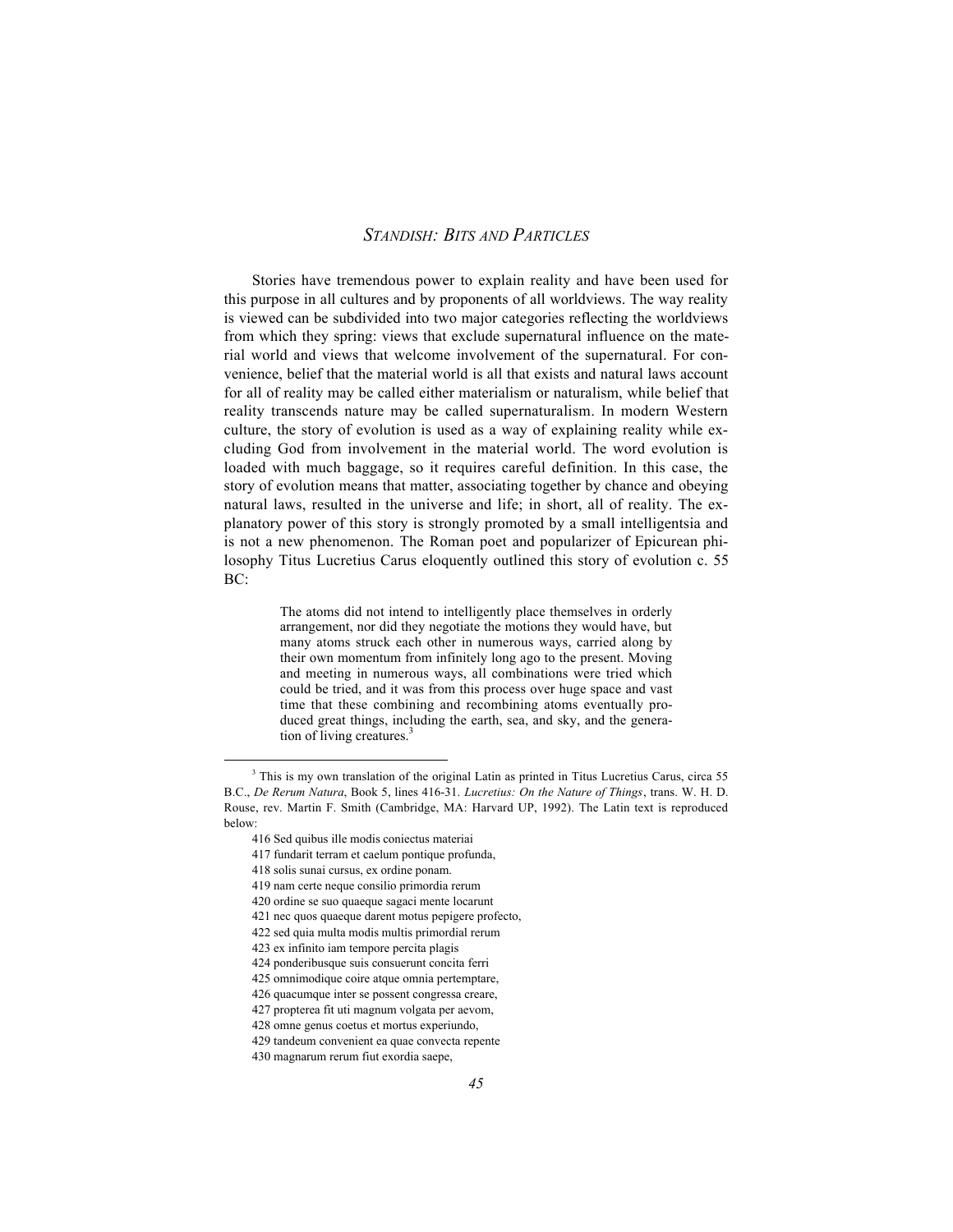To be sure that his readers understood that everything, including the living creatures, resulted from natural and not supernatural causes, Lucretius explicitly stated this several times in his epic philosophical poem *De Rerum Natura*: "Nature can be seen to be free of overlords. Everything she does is completely by herself, without help from gods."<sup>4</sup>

In its modern iteration, both scientists and theologians have acknowledged the explanatory power of evolution. For example, in a recent open letter to British Prime Minister Tony Blair condemning questioning of evolution in schools, a group of church leaders and scientists wrote, "Evolution is a scientific theory of great explanatory power, able to account for a wide range of phenomena in a number of disciplines."<sup>5</sup>

But the evolution story is not unique in its explanatory power. Biblebelieving Christians also have a story with power to explain the origin of life. This story invokes a supernatural intelligent cause for the origin of life and interaction of the Creator God with nature and humanity throughout the course of earth history. The explanatory power of this story runs deep and broad, providing a framework for understanding the origin of life, nature, man's current condition, and future salvation. This gospel story has become the single most widely held view of reality.<sup>6</sup> Some might attribute this to wishful thinking—after all. the creation/salvation story has a very happy ending for believers. But the saga

 $\overline{a}$ 

<sup>431</sup> terrain maris et caeli generisque animantum.

<sup>&</sup>lt;sup>4</sup> My own translation from the same source as above. Book 2, lines 190-192:

<sup>190</sup> Natura videtur

<sup>191</sup> Libera continuo, dominis privata superbis,

<sup>192</sup> ipsa sua per se sponte omnia dis agere espers.

<sup>&</sup>lt;sup>5</sup>This open letter was dated March 22, 2002, and signed by the following Church leaders and scientists: The Rt Revd Richard Harries, Bishop of Oxford; Sir David Attenborough FRS; The Rt Revd Christopher Herbert, Bishop of St Albans; Lord May of Oxford, President of the Royal Society; Professor John Enderby FRS, Physical Secretary, Royal Society; The Rt Revd John Oliver, Bishop of Hereford; The Rt Revd Mark Santer, Bishop of Birmingham; Sir Neil Chalmers, Director, Natural History Museum; The Rt Revd Thomas Butler, Bishop of Southwark; Sir Martin Rees FRS, Astronomer Royal; The Rt Revd Kenneth Stevenson, Bishop of Portsmouth; Professor Patrick Bateson FRS, Biological Secretary, Royal Society; The Rt Revd Crispian Hollis, Roman Catholic Bishop of Portsmouth; Sir Richard Southwood FRS, Past Biological Secretary, Royal Society; Sir Francis Graham-Smith FRS, Past Physical Secretary, Royal Society; Professor Richard Dawkins FRS.

<sup>6</sup> According to Adherents.Com (http://www.adherents.com/), approximately 2 billion people are Christians, making up 33 % of humanity. When Christians are combined with Muslims (1.3 billion, 22 %), who share a similar view of life's origin, this group constitutes a simple majority of people living today. Even compensating for liberal traditions that may not subscribe to specific scriptural claims, it seems reasonable to suggest that creation is still the single most widely held view. Other religions, e.g., the 14 million adherents of Judaism, also hold to the creation tradition. In contrast, approximately 840 million (14 %) non-religious individuals—agnostics, secular humanists, and atheists—are currently living.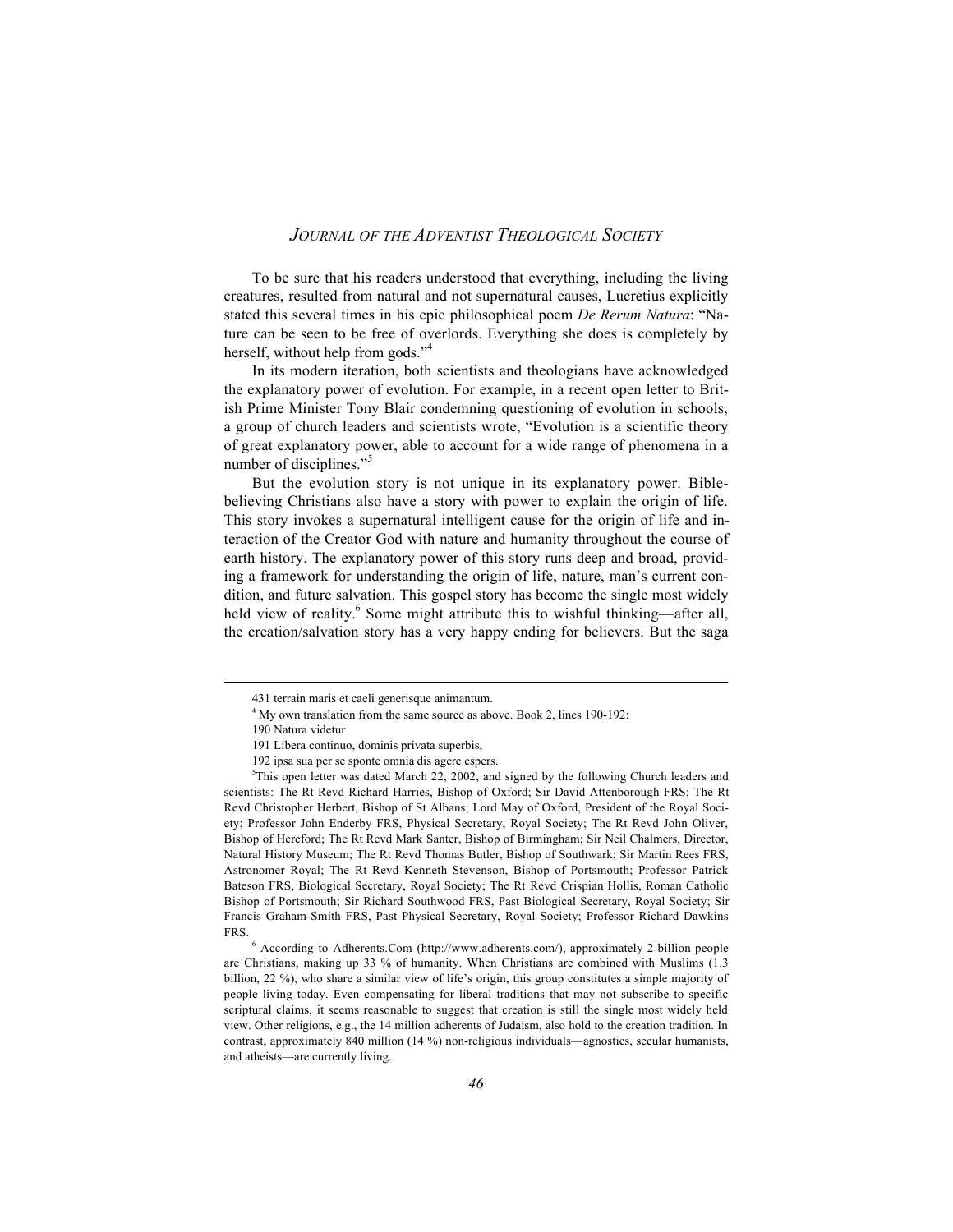of human history from creation to fall to redemption is not simply another "just so" story.<sup>7</sup> but the product of God's revelation to mankind.

 Because both creation and evolution provide explanations of reality, both can be checked to one degree or another against nature. The scientific method has proven to be a powerful tool for studying nature, resulting in numerous benefits to humanity. Science has proven its practical worth and, as a consequence, is held in high regard. Unfortunately, the authority of science has occasionally been hijacked to promote one worldview over another. Science may serve as a check when evaluating the credibility of stories that make claims about reality, but when doing this, the tentative nature of good science can never be ignored. Scientists do not reason from authority, but rather from empirical investigation of nature. When what some scientists extrapolate from discoveries made using the scientific method is interpreted as authoritative, confused understandings of nature can result. For example, the Bishop of Oxford recently responded with the following to critics of a radio broadcast he made condemning schools that teach creation along with evolution as part of their science curriculum:

> The evidence for evolution is in general so overwhelming, in all sorts of overlapping areas of science, that the literalist creationist is forced to postulate a God who deliberately faked it in order to deceive us (tempt us?) into thinking that evolution happened. To the true believer, isn't it an insult to God to suggest that He is a charlatan, a faker? And isn't literalist creationism therefore a form of blasphemy?<sup>8</sup>

Interestingly, these words are not actually the Bishop's: Richard Dawkins, Britain's leading atheist, penned them at the Bishop's request. While the Bishop of Oxford is perhaps to be commended for recruiting Richard Dawkins to bravely defend God against charges of charlatanism, both are confused about the evidence science provides. The evidence for evolution is not overwhelming, and it is not blasphemy to acknowledge God as the Creator.<sup>9</sup>

 $\frac{1}{7}$ Rudyard Kipling wrote a collection of stories for his daughter that was published in 1902 as a volume entitled *Just So Stories*. In this collection of fanciful tales he explains how the camel got his hump as a result of saying "Humph" when asked to work. Similarly fanciful tales describe how the leopard got its spots, the whale got its throat, and so on. While just so stories provide explanations of the origin of things in nature, they have no basis in historical reality.

<sup>8</sup> The quoted material was sent out under the imprimatur of the Rt. Rev. Richard Harries, Bishop of Oxford. In a private communication with the Bishop's office, the following reference was given: Richard Dawkins (2002) Unpublished letter to the Bishop of Oxford.

<sup>&</sup>lt;sup>9</sup> Blasphemy is the act of putting one's self in the place of God or in some way showing contempt or irreverence to God or some sacred thing. It is hard to understand why Dawkins chose this word, other than for its pejorative power. Whether God is a charlatan or not, assigning his creative power to the material world that He created clearly can be rightly defined as a form of blasphemy.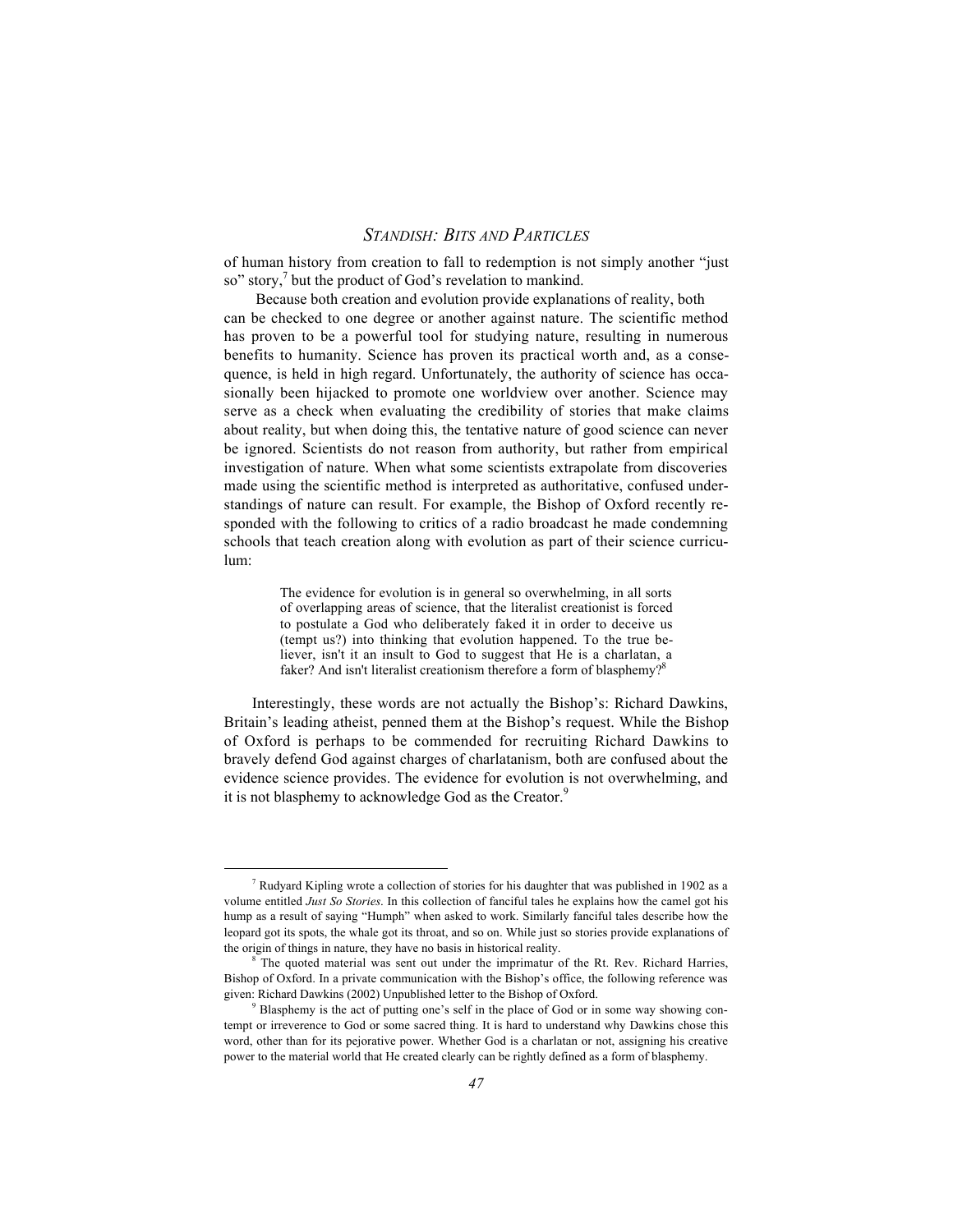#### **Logic**

 *"Facts are meaningless. You could use facts to prove anything that's even remotely true!"10 –Homer Simpson*

The logical foundation of science cannot be overemphasized if scientific evidence is to be viewed appropriately. Two types of reasoning are utilized in the scientific method. The first is inductive reasoning, in which theories that make sense of the information at hand are logically inferred from data. The theories that data suggest to individual scientists may be strongly influenced by beliefs that lie well outside the realm of empirical science. In addition, data can be picked and chosen to support any theory. Due to these two factors, inductive reasoning alone can be very misleading. For example, the theory that all humans are male can be supported by a data set of close to three billion men, but this does not make the theory true.

 Deductive reasoning involves drawing logical testable hypotheses from theories previously generated using inductive reasoning. Logically reasoning from the "all humans are men" theory, residents of the Sisters of Mercy Convent in Auburn, California, must all be men. This hypothesis can be tested by traveling to Auburn and checking to see if the Sisters of Mercy are actually men. Based on the empirical outcome of this test, the theory that all humans are men would be disproved and could be removed from the list of possible ideas about the nature of humanity.

A single exception to the predictions of a theory is generally not enough to invalidate it. In the words of Karl Popper:

> We say that a theory is falsified only if we have accepted basic statements which contradict it. This condition is necessary but not sufficient; for we have seen that non-reproducible single occurrences are of no significance to science. Thus a few stray basic statements contradicting a theory will hardly induce us to reject it as falsified.<sup>11</sup>

The very fact that science, as defined by Popper, must be falsifiable emphasizes the tentative nature of this endeavor. But a single anomalous datum or a few deviations from the predictions of a theory are not enough to cause its rejection. Falsification of theories requires significant deviations from what the theory predicts. As a consequence of this, ideas in science tend to change either slowly or rapidly, but not at a steady rate. The evolving concept of normal human body temperature illustrates gradual changes in understanding. Physicians and mothers once universally believed that  $37^{\circ}$ C (98.6°F) was the normal healthy human body temperature. Careful measurement, though, has revealed

10 This quote appears in many places on the internet and in print. http://www.gdargaud.net /Humor/QuotesScience.html

<sup>&</sup>lt;sup>11</sup> Popper KR. 1968. *The Logic of Scientific Discovery*. Harper and Row, New York, 87.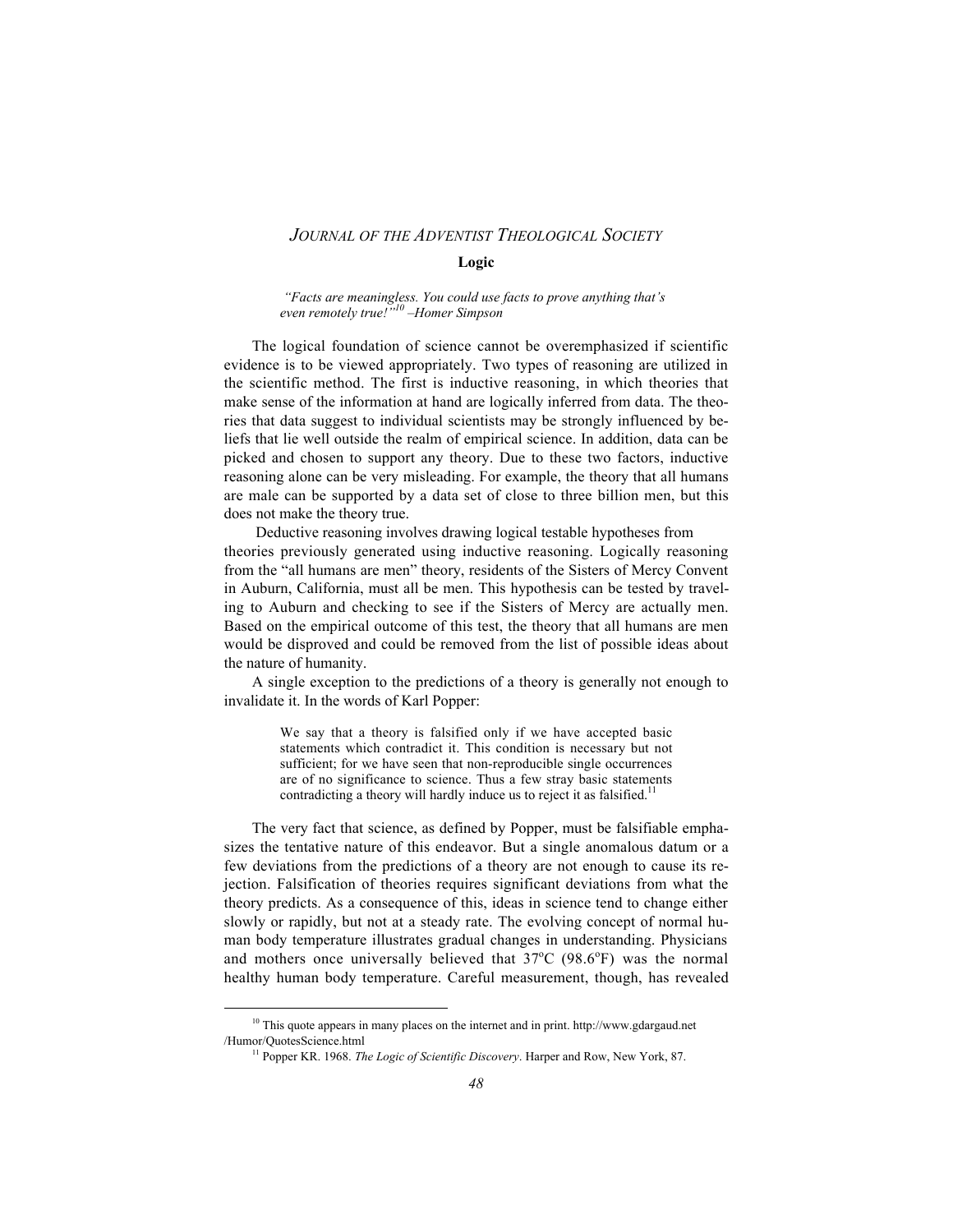that healthy humans vary in temperature depending on the time of day, gender, age, and where on the body temperature is measured.<sup>12</sup> 37<sup>o</sup>C represents neither a mean nor mode of body temperatures measured orally or anally in healthy humans. Thus the old idea of a single ideal temperature has been modified to recognize a range of normal temperatures.

It is only when a large data set contradicts a theory that it should rightly be rejected in a Kuhnian paradigm shift.<sup>13</sup> A recent example of this is early termination of the Heart and Estrogen/progestin Replacement Study (HERS).<sup>14</sup> Much evidence was necessary to convince authors of the study that Hormone Replacement Therapy (HRT) does more harm than good. The study was continued for almost 3 years after an initial analysis of data indicated that HRT does little to protect against coronary heart disease, one of the main reasons for postmenopausal women to take hormones. To reject the theory that replacing estrogens after menopause would improve the health of women, significant evidence was necessary, evidence both indicating the expected therapeutic benefit does not occur and evidence indicating increased risk of problems due to blood clotting and cancer. In short, significant evidence was necessary to overwhelm the wish that the HRT story would have a positive ending with happier, healthier aging women.

#### **Necessary or Sufficient?**

*He holds a plainly false opinion who says that it makes no difference to the truth of faith what someone's opinions about creation are so long as he holds the right opinion about God . . . because an error about creation flows back into a false opinion about God.15 –St. Thomas Aquinas*

When Richard Dawkins, writing for the Bishop of Oxford, refers to "overwhelming" evidence, a naive reader could be excused for thinking that scientists have evidence sufficient to confirm the evolution story and falsify other potential causes for life. In reality, the "overwhelming" evidence for evolution can only overwhelm those who don't understand that some evidence consistent with a theory does not prove that theory true. For example, apparent close similarities

<sup>&</sup>lt;sup>12</sup> Mackowiak PA, Wasserman SS, Levine MM, 1992. A critical appraisal of 98.6°F, the upper limit of the normal body temperature, and other legacies of Carl Reinhold August Wunderlich. Journal of the American Medical Association 268(12):1578-1580. And Hirschmann JV. 1992. Normal Body Temperature. Journal of the American Medical Association 267(3):414.

<sup>&</sup>lt;sup>13</sup> Thomas Kuhn suggested that changes in scientific thought occur suddenly when the current paradigm collapses under the weight of contrary evidence and is replaced by a new paradigm. He outlined this idea in: Kuhn TS. 1996. *The Structure of Scientific Revolutions* 3rd edition University of Chicago Press, Chicago.

<sup>&</sup>lt;sup>14</sup> Petitti DB. 2002 Hormone replacement therapy for prevention: more evidence, more pessimism. Journal of the American Medical Association 288(1):99-101.

<sup>15</sup> St. Thomas Aquinas, *Summa Contra Gentiles, 2.3*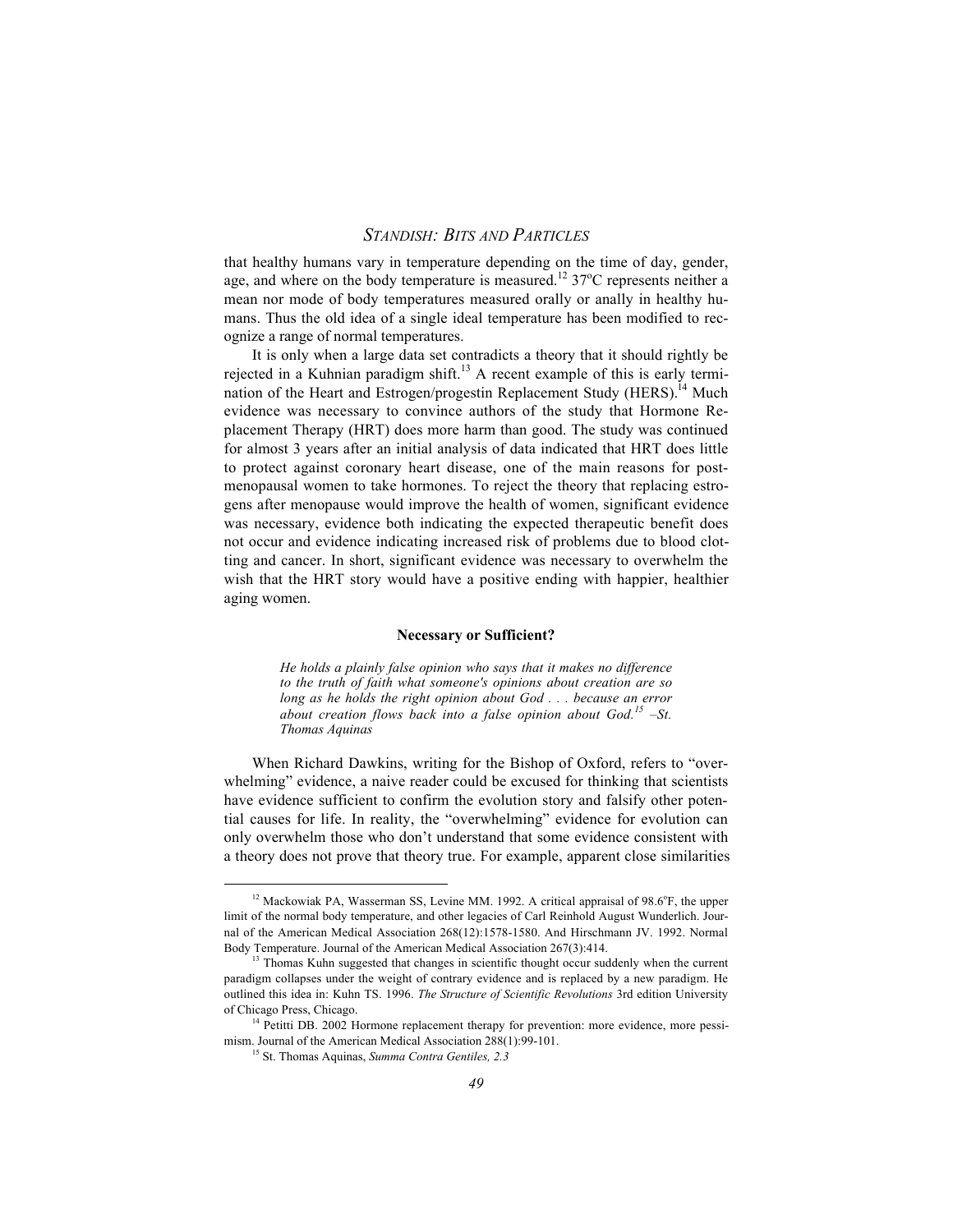between ape and human DNA is evidence consistent with the theory that humans and apes share a common ancestor. This evidence and other similarities between apes and humans at best adds to the data set from which one can inductively reason to common ancestry, but it is not sufficient to prove common ancestry true, just as collecting billions of men is not sufficient evidence to prove all humans are men. Similarities between organisms are, in the parlance of philosophers, necessary causes when reasoning to common ancestry, but not sufficient causes for one to conclude that common ancestry is true. In other words, similarities must be present if the theory of evolution from common ancestors is to be true, but they are not sufficient to prove it.

The logical difference between sufficient and necessary causes can be illustrated by imagining a hypothetical charge of plagiarism brought by novelist Tom Clancy against the estate of Mark Twain. The central complaint in the suit is that Twain stole Clancy's *The Hunt for Red October* and used it for his novel *A Connecticut Yankee in King Arthur's Court*. The "overwhelming" evidence that Twain used Clancy's material could include the fact that almost all the words used in Twain's book are identical to those used in Clancy's. Literally hundreds of words are identical. It would not be surprising if several sentences were essentially identical. The problem is that while using the same words is *necessarily* true if Twain stole Clancy's work, *sufficient* evidence exists to exonerate Twain; he died before Clancy was born.

The story of creation and salvation outlined in Scripture is, like the evolution story, ancient and unprovable using the scientific method. Huge data sets can be collected as evidence consistent with either account, much of it necessarily true if the stories truly reflect reality, but ultimately marshalling data is insufficient to definitively show one or the other to be true. However, evidence may be sought that is not consistent with one of the theories. In other words, it should be possible to use deductive reasoning to eliminate the possibility of either creationism or evolutionism. In fact, proponents of both naturalism and supernaturalism have attempted this. Quoting again from Lucretius:

> The nature of the universe confirms it cannot have been created for us by divine power: it has so many faults.<sup>16</sup>

This argument from imperfection has been recycled in many different forms. For example, Stephen J. Gould wrote an entire book, *The Panda's Thumb*, in which he claimed, "Imperfection carries the day for evolution."17 The problem is that this argument is simply a debating tactic in which definitions are contorted to ensure the victory of one point of view. In this particular iteration, a

<sup>&</sup>lt;sup>16</sup> Lucretius, book 2, lines 180, 181: Nequaquam nobis divinitus esse creatam naturam mundi: tanta stat praedita culpa.

<sup>&</sup>lt;sup>17</sup> Gould SJ. 1980 *The Panda's Thumb: More Reflections on Natural History*. W. W. Norton, New York. p 37.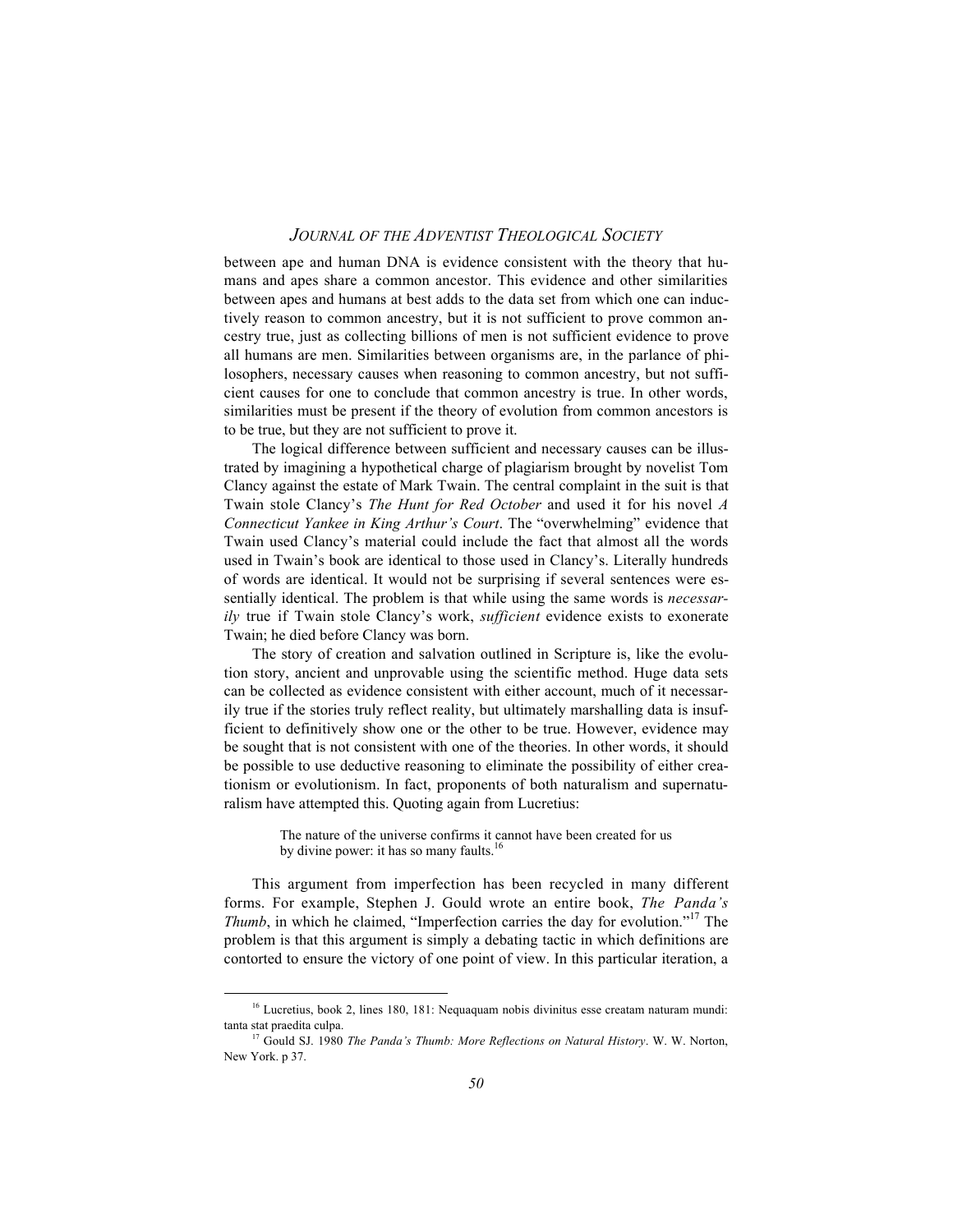very specific view of the Creator is required in which He may do nothing that in the writer's opinion is not optimal. In addition, the assumption is made that we are in a good position to make adequate judgments about what is perfectly designed and what is not. The history of science lays out a long series of "imperfections" that upon closer examination turned out to be brilliantly functional. Scientists declared them useless before exerting the effort to understand them. Vestigial organs, once thought to be remnants of organs useful in the evolutionary past, but not the present, have now been thoroughly discredited as evidence of evolution. As Scadding noted, "Since it is not possible to unambiguously identify useless structures, and since the structure of the argument used is not scientifically valid, I conclude that 'vestigial organs' provide no special evidence for the theory of evolution."<sup>18</sup> More recently, "junk DNA" has been presented and discredited as molecular evidence of evolution.<sup>19</sup> Declaring parts of organisms to be functionless and thus vestiges of the evolutionary past amounts to no more than an argument from ignorance in which ignorance of function is used as evidence of lack of function. This is true whether the old argument about vestigial organs is used or the more recent molecular argument about "junk DNA."

In general, arguments about what data support evolution versus what data are more consistent with creation do not change in any profound way when transitioning from the macroscopic to molecular levels. What does change is that appeals to unknown or complex ill-defined processes are harder to make at the molecular level. This is because laws governing behavior of molecules and atoms from which they are composed are well understood. Understanding the chemical workings of cells precludes them from being treated as "black boxes," as Michael Behe calls them, $20$  in which unknown processes somehow produce known outcomes by unknown means. Unaware of the complex machinery inside cells, Darwin's contemporary and enthusiastic supporter Ernst Haeckel wrote:

> The Monera [bacteria] . . . which consist only of this primitive protoplasm, and which arise by spontaneous generation from these inorganic nitrocarbonates, may thus have entered upon the same course of evolution on many other planets . . .

We now know that the "inorganic nitrocarbonates" within cells are not accurately described in the term "primitive protoplasm." There is no substance in cells or outside of cells that spontaneously comes together to make bacteria and then all the other life forms we know today. We understand to a greater degree

<sup>&</sup>lt;sup>18</sup> Scadding SR. 1981. Do "Vestigial Organs" Provide Evidence for Evolution? Evolutionary Theory, 5:173-176.

 $19$  For a review of the way "junk DNA" has been used as evidence of evolution, see: Standish, TG. 2002. Rushing to Judgment: Functionality in non-coding or "junk" DNA. Origins 53:7-30.

<sup>&</sup>lt;sup>20</sup> Behe, MJ. *Darwin's Black Box: The Biochemical Challenge to Evolution*. Free Press, New York.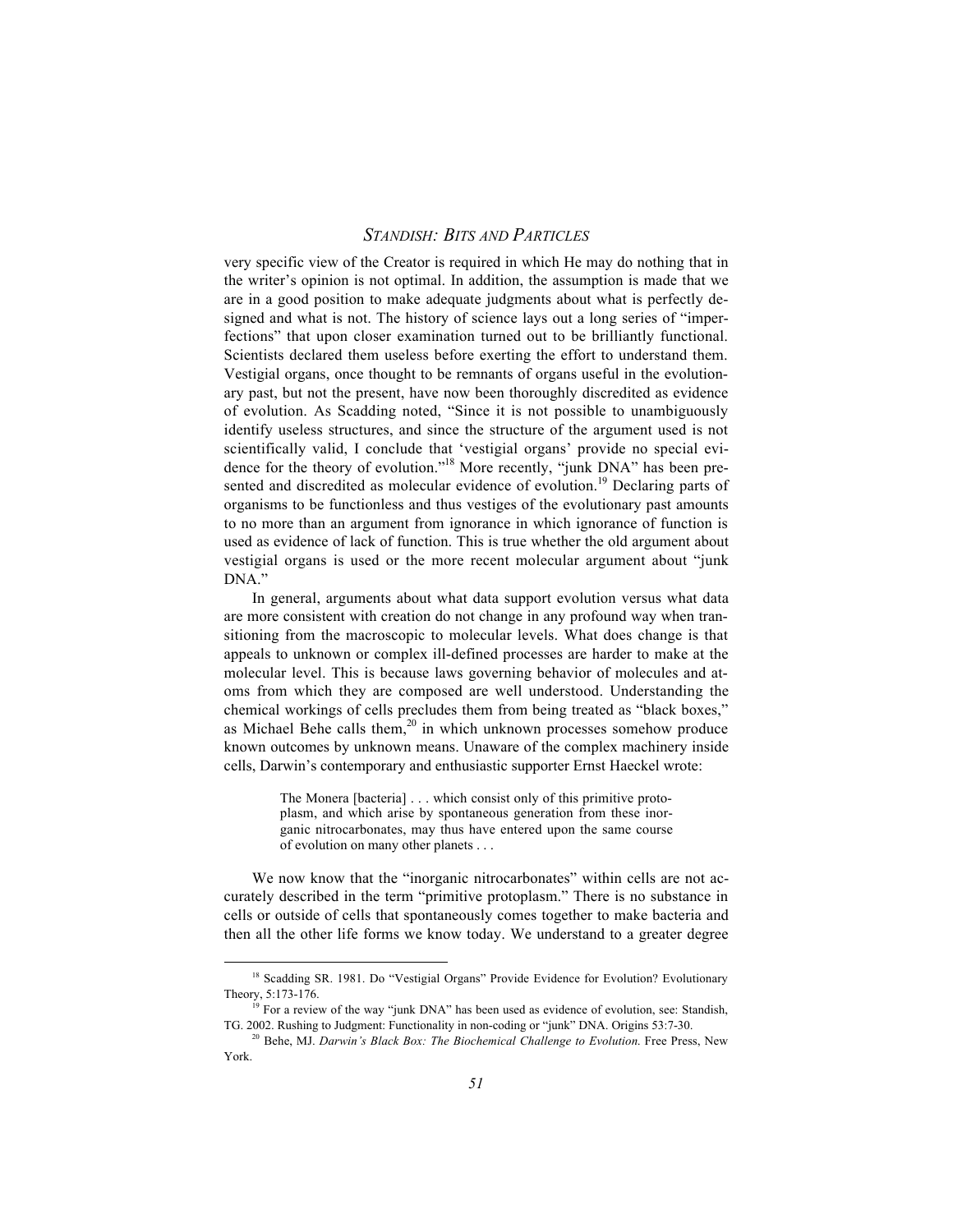with each passing day what the molecular machinery within cells is and what it does. The more cells, the fundamental building blocks of all life, are studied, the more complex and elegant they appear to be. No wonder Nobel laureate and dedicated materialist Francis Crick once wrote, "Biologists must constantly keep in mind that what they see was not designed, but rather evolved." $^{21}$ 

#### **Inferring an Intelligent Cause**

*I said I thought it no more likely that I should be right in nearly all points, than that I should toss up a penny and get heads twenty times running.22 –Charles Darwin*

Within cells two lines of evidence strongly point to origin through the creative act of an intelligent being rather than chance coupled with the forces of nature. The first is the information content of cells; the second is the way molecular machines which do the cell's work are constructed. Even the simplest cells contain incredible amounts of meaningfully functional information. Certain molecules in cells, specifically the nucleic acids, function as libraries of information. Complex mechanisms exist to retrieve that information and translate the DNA "blue print" into protein machines. William Dembski has written extensively about the nature of information, particularly biological information, and how intelligence can be rigorously inferred when information is present.<sup>23</sup> This is not a difficult inference to understand: information is a product of intelligence, and thus intelligence can be inferred from the presence of information.

The metaphors of a code, cipher, or written language may not be perfect when referring to information stored in DNA, but they provide a logical inference to the intelligent cause behind the information DNA encodes and the mechanism through which it is stored. The chemical nucleotide "letters" of the genetic code are specifically arranged in DNA sequences to store information defining the primary structure, the amino acid sequence, of proteins. Other information is also stored by specific sequential arrangement of nucleotides. This information includes where and when specific proteins should be produced. Just as printed words have no intrinsic meaning in the absence of an intelligent mind,

<sup>21</sup> Crick FHC. 1988. *What Mad Pursuit: A Personal View of Scientific Discovery.* Penguin, London: p 138.

<sup>22</sup> Darwin, CR. Letter to Charles Lyell December 12, 1859 in Darwin F. ed. 1959. *The Life and Letters of Charles Darwin: Including an Autobiographical Chapter* Vol. II. Basic Books, New York. p36.

<sup>&</sup>lt;sup>23</sup> For examples of Dembski's writings on information and the design inference, see: Dembski, WA. 1999. *Intelligent Design: The Bridge Between Science and Theology*. Intervarsity Press, Downers Grove, Illinois; Dembski, WA. 1998. *The Design Inference: Eliminating Chance Through Small Probabilities (Cambridge Studies in Probability, Induction and Decision Theory)*. Cambridge University Press, New York; Dembski, WA. 2001. *Signs of Intelligence: Understanding Intelligent Design*. Brazos Press, Grand Rapids, Michigan; Dembski, WA. 2001. *No Free Lunch: Why Specified Complexity Cannot Be Purchased Without Intelligence*. Rowman & Littlefield, Lanham, Maryland.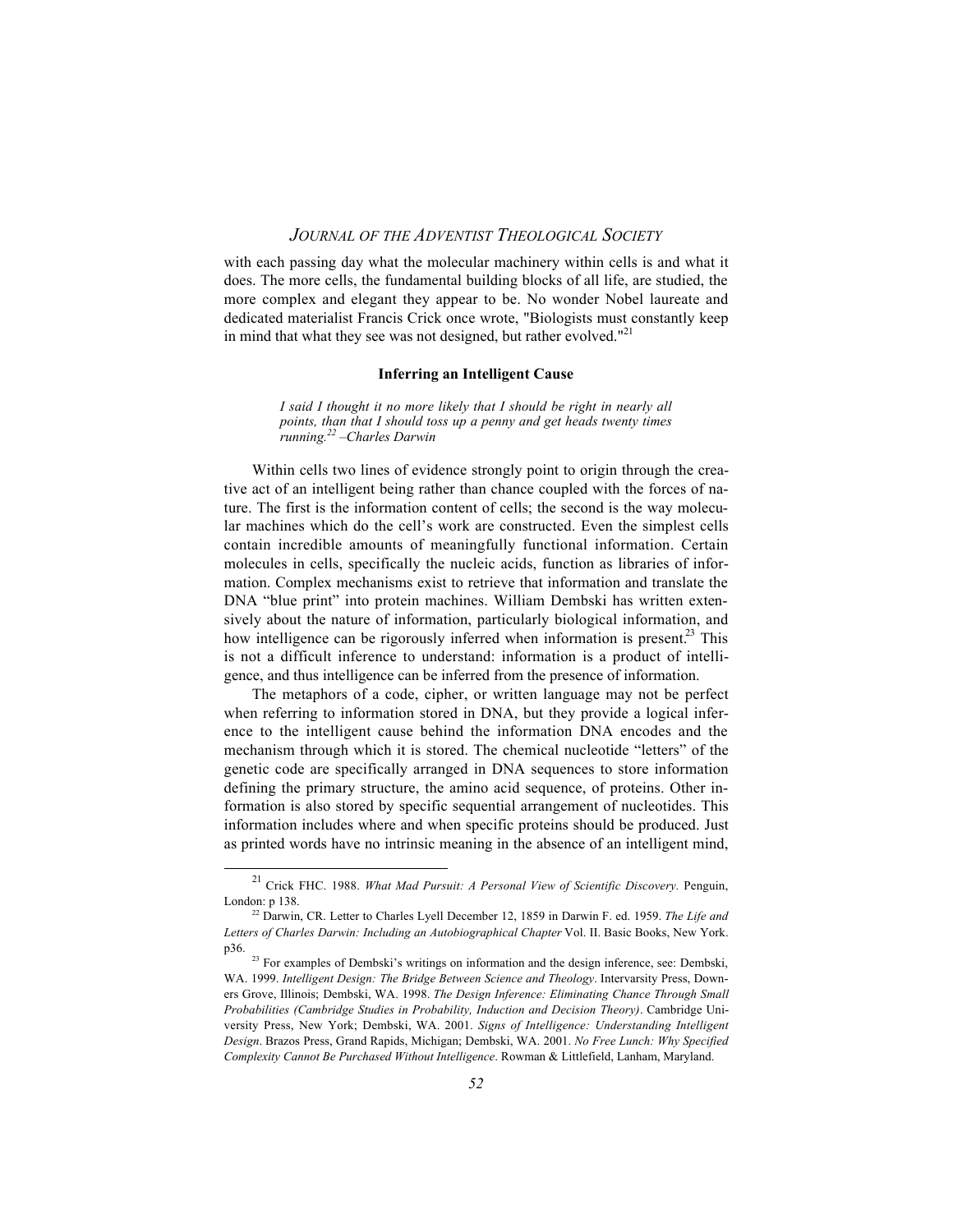information in DNA has no meaning if it does not interact with numerous protein and RNA molecules.

As is the case with letters of the alphabet, there are no known natural laws that produce specific nucleotide sequences defining useful proteins. In the absence of already existing information-rich sequences, newly formed DNA is gibberish with no functional information value. An intelligent designer may order nucleotides as meaningful sequences, just as an intelligent writer may arrange letters to have meaning, but natural laws or chance will not produce meaningful sequences. To be fair to evolutionary theory, it is important to emphasize that it does not claim natural laws or chance sequence arrangements alone account for information stored in DNA. Current evolutionary theory claims that the law-like behavior of natural selection, selecting sequences most efficiently passed on to the next generation, coupled with chance mutations in DNA sequences producing variability in organisms, is a two-part mechanism which produced life as we know it. The catch is that to be selected, a sequence must first have meaning. In the absence of a natural law that generates information in DNA sequences, the question then becomes: What are the odds that chance alone can produce meaningful sequences upon which natural selection can act?

Aside from DNA, cells may also contain information in the way chemicals are spatially distributed within them. For example, the endoplasmic reticulum is an organelle that is active in production of new membrane. To achieve this function it must contain specific proteins on its surface that signal for production and transport across the membrane of proteins which will become part of the growing membrane or will be contained in membrane bound vesicles which bud off the endoplasmic reticulum and travel to other parts of the cell. Clearly, those proteins that function in moving new proteins into or across the membrane are also proteins that themselves must be produced and inserted into the membrane before more membrane can be made. Thus, these proteins present a hen-and-egg type situation: Proteins in the membrane that allow proteins to be inserted into the membrane must be present before new membrane containing these proteins can be made. Thus, fully formed membrane must be present before fully formed membrane can be made. As a consequence of this, functional membranes must be passed on to offspring just as a complete set of genetic information in the form of DNA must be passed on. DNA alone cannot mediate the *de novo* construction of new endoplasmic reticulum membrane. Additional examples of information other than that coded in DNA may also exist in cells.

#### **Endothelin-1: An Information-rich Example**

*The irony of the whole wretched thing is this: In the SETI quest we are looking for evidence of something that is artificial - a signal. Yet when we look at the natural world, we won't accept that the engi-*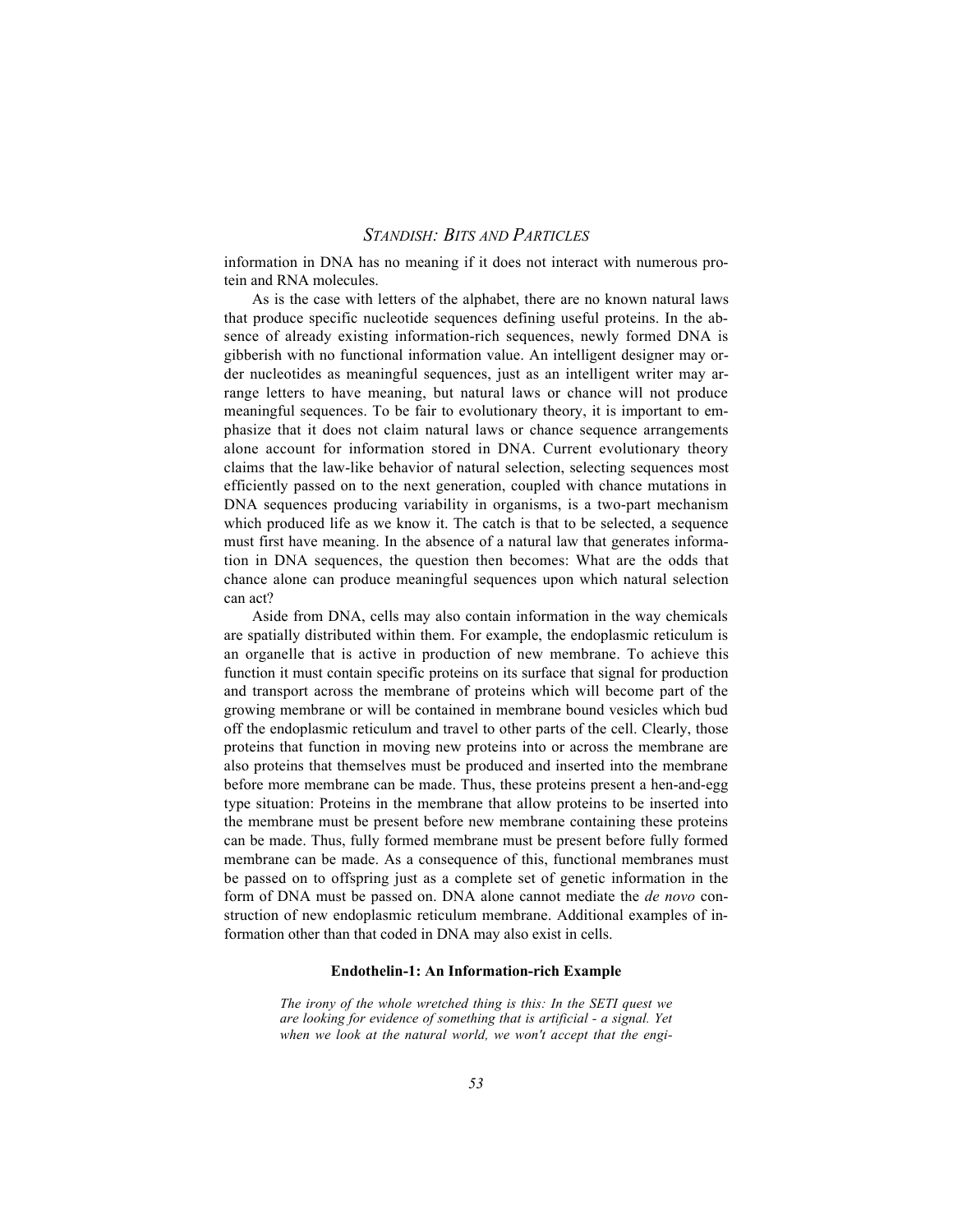*neering that's there, and the information that's there in the universe, is artificial.24 –Frank Stootman, Director of SETI Australia*

The presence of information in cells along with machine-like protein complexes can best be understood when looking at specific examples, of which there are many. One relatively simple example is the coding and production of the endothelins. These small proteins are potent vasoconstrictors and have also been shown to play several other important physiological roles.<sup>25</sup> At the molecular level, endothelin proteins function by binding very specifically to receptors located on the surface of cells. When endothelin binds in a lock-and-key-like manner with its receptor, the receptor changes shape. This change in receptor shape signals "G" proteins within cells, and these proteins then transmit the signal on to other proteins in a cascade of events, which ultimately causes contraction of smooth muscle cells within blood vessels. Without receptors and the rest of the proteins involved in transmitting the signal inside cells, endothelins would have no impact. Clearly the receptors recognize endothelins with great precision, as vasoconstriction in response to other molecules would very likely be disastrous.

Information coding for construction of endothelin proteins is contained in DNA genes. The gene for human preproendothelin-1 (preproET-1) is found on the short arm of chromosome  $6^{26}$  It is the protein product of this gene, diagramed in Figure 1, from which endothelin-1 will be made (several other endothelins are coded for elsewhere). The final product of the endothelin-1 gene is only 21 amino acids long. Coded for in DNA, these 21 amino acids represent only 63 nucleotides, which in terms of functional information content can be represented as  $17 \text{ bits.}^{27}$  This does not seem like a large amount of information, and may well be a conservative estimate, $^{28}$  but it serves the purpose of allowing comparison with the information content of larger stretches of DNA.

<sup>&</sup>lt;sup>24</sup> Frank Stootman, Director of SETI Australia quoted in: Linnell G. 1999. Heaven Only Knows. The Bulletin 117(6181):34.

<sup>&</sup>lt;sup>25</sup> The following is an excellent review of the biology and clinical importance of endothelins: Hunley TE, Kon V. 2001. Update on endothelins-biology and clinical implications. Pediatric Nephrology 16:752-762.

<sup>&</sup>lt;sup>26</sup> GenBank accession number J05008. Inoue A, Yanagisawa M, Takuwa Y, Mitsui Y, Kobayashi M, Masaki T. 1989. The human preproendothelin-1 gene: Complete nucleotide sequence and regulation of expression. The Journal of Biological Chemistry 264(25):14954-14959.

<sup>&</sup>lt;sup>27</sup> The term "bits" used here has the same meaning as the bits of information processed by computers. Eight bits are equivalent to one byte. <sup>28</sup> Shannon (Shannon CE. 1948. A mathematical theory of communication. *Bell System Tech-*

*nical Journal,* vol. 27, pp. 379-423 and 623-656) proposed information (H) in bits per symbol is described by  $H = -K_{i}p_{i}log_{2}p_{i}$  where  $p_{i}$  is the probability of the *i*th configuration and K is an arbitrary constant. If we assume the probability of each symbol is approximately equal, and if we set  $K = 1$ , then H simplifies to log<sub>2</sub>N. Solving this equation for H yields theoretical maximal information content for a sequence with possible combinations N. But nucleic acid sequences representing amino acid sequences in proteins represent a special problem because information contained in a sequence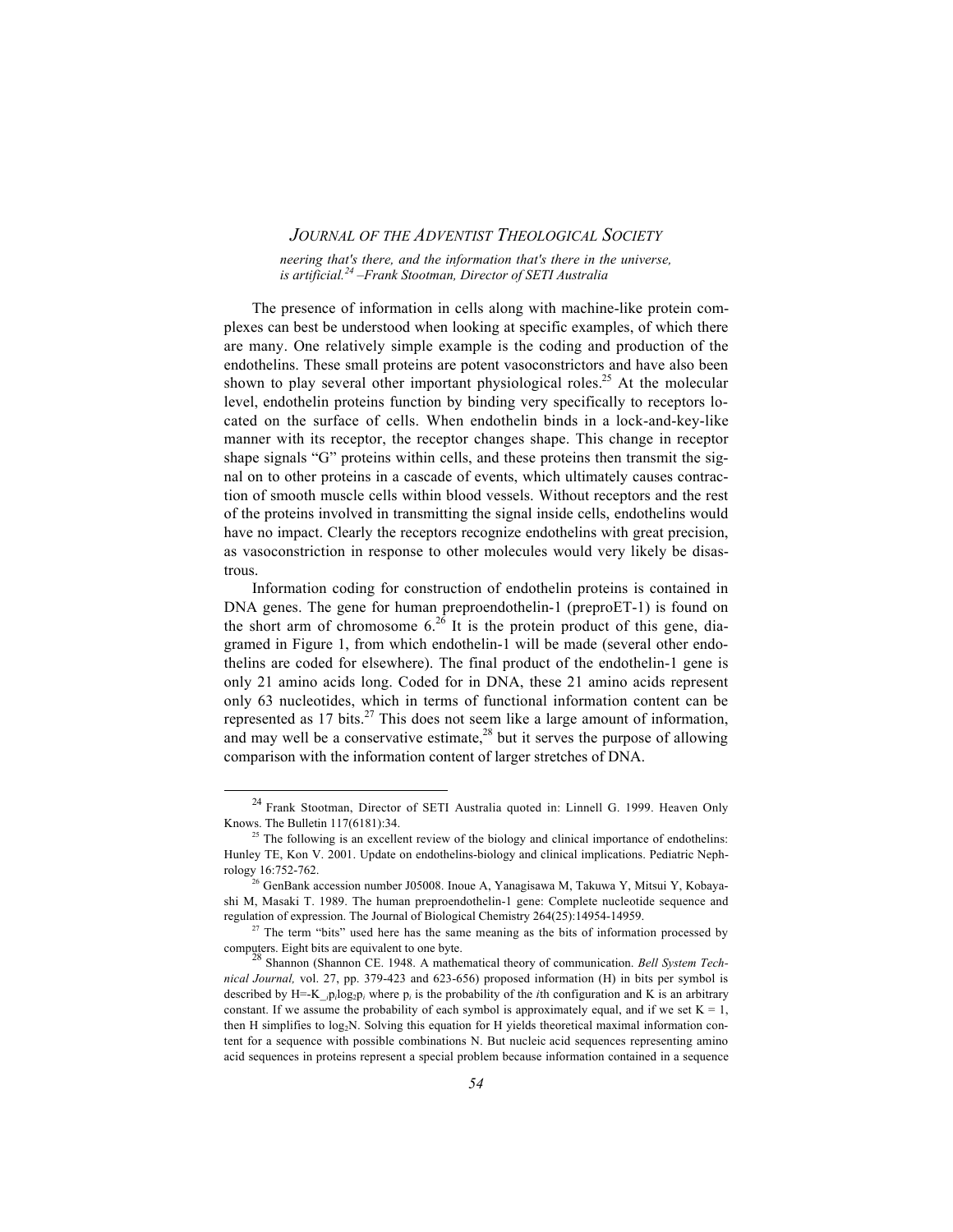Information is intuitively associated with intelligence and is not known to be the product of natural laws. For example, natural processes in space produce a wide range of radio waves that can be detected using radio telescopes. The Search for Extra Terrestrial Intelligence  $(SETI)<sup>29</sup>$  scans these radio waves from outer space looking for information carrying signals. If information were found in these radio signals, it would serve as *prima facie* evidence of an intelligent cause: Intelligent space aliens sending information-rich radio signals.

Sometimes information is confused with highly ordered phenomena. Natural laws readily produce simple repeating patterns like those found in crystals, but crystals are not good repositories of information, as the same pattern of atoms repeated over and over again has very little capacity to store information. The kind of information stored in DNA coding for endothelin-1 is very ordered, yet also complex, not simply the same short sequence repeated many times. But, as already mentioned, the information contained in the endothelin-1 protein is small, only 17 bits. If DNA of random sequence was produced and then scanned for a sequence coding for this protein, it would be expected to occur  $1/2^{1730}$  or 0.0008 % of the time. That is a small number, but not so impossibly small that it could not have happened by chance. In the 3 billion base human genome, assuming a random sequence of nucleotides, sequences for functional endothelin-1 would be expected to appear 22,888 times. To give the appearance of design, the endothelin-1 gene would have to contain significantly more information than just that coding for the 21 amino acid mature protein, and this is the case.

 $\overline{a}$ 

must fall within a functional range. Functionality of proteins is determined in a large degree by the amino acid sequence; not all sequences are equally "meaningful" for a given function. Durston (personal communication, 2002) has symbolized this functional information as  $I_f=H-H_F$ . Inserting values for H, I<sub>f</sub>=log<sub>2</sub>N-log<sub>2</sub>N<sub>F</sub> which simplifies to I<sub>f</sub>=-log<sub>2</sub>(N<sub>F</sub>/N). Accurate determination of the range within which a protein remains functional,  $N_F$ , is almost impossible without checking each of the possible sequence combinations. The rough and very conservative estimate given here is based on Taylor et al. (Taylor SV, Walter KU, Kast P, Hilvert D. *2001.* Searching sequence space for protein catalysts. Proc. Natl. Acad. Sci. USA. 98 (19):10596-10601), in which it was demonstrated that generation of a moderately active 95 amino acid enzyme would require a library of  $5x10^{23}$  members, thus N<sub>F</sub>/N = 2x10<sup>-24</sup>, so I<sub>f</sub>=79 bits for this protein, or 79 bits/[(3 nucleotides/amino acid)x95 amino acids]=0.28 bits per nucleotide. Assuming this to be a reasonable estimate for all proteins (acknowledging the scarcity of relevant empirical data at present), the information content of the 21 amino acid (63 nucleotide) endothelin-1 is 63 nucleotides x 0.28 bits/nucleotide=17.64 bits. Seventeen bits was used in this discussion to be as conservative as possible.

<sup>29</sup> http://www.seti-inst.edu/

<sup>&</sup>lt;sup>30</sup> A bit represents a binary state of either 1 or 0; thus, as there are two states, the probability of a specific number of bits of information is equal to the inverse of 2 raised to the number of bits.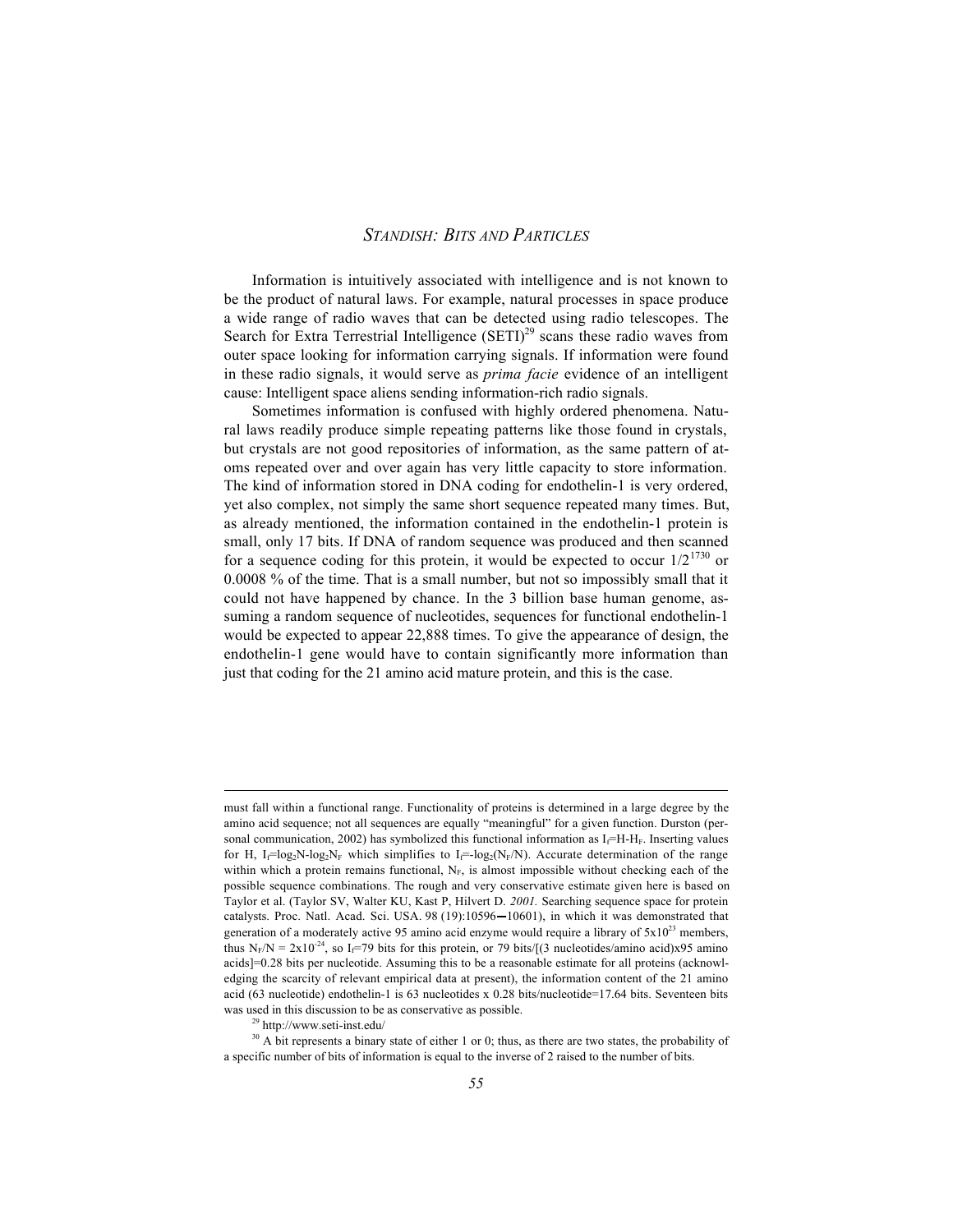

The human endothelin-1 gene is located on the short arm of chromosome 6 and covers approximately 8,000 nucleotides. The top of this figure shows the whole gene, while lower layers deal with specific sections involved with the expression of the gene, each of which is progressively smaller, until the molecular structure of the 21 amino acid endothelin-1 final product is shown in the lower left-hand corner.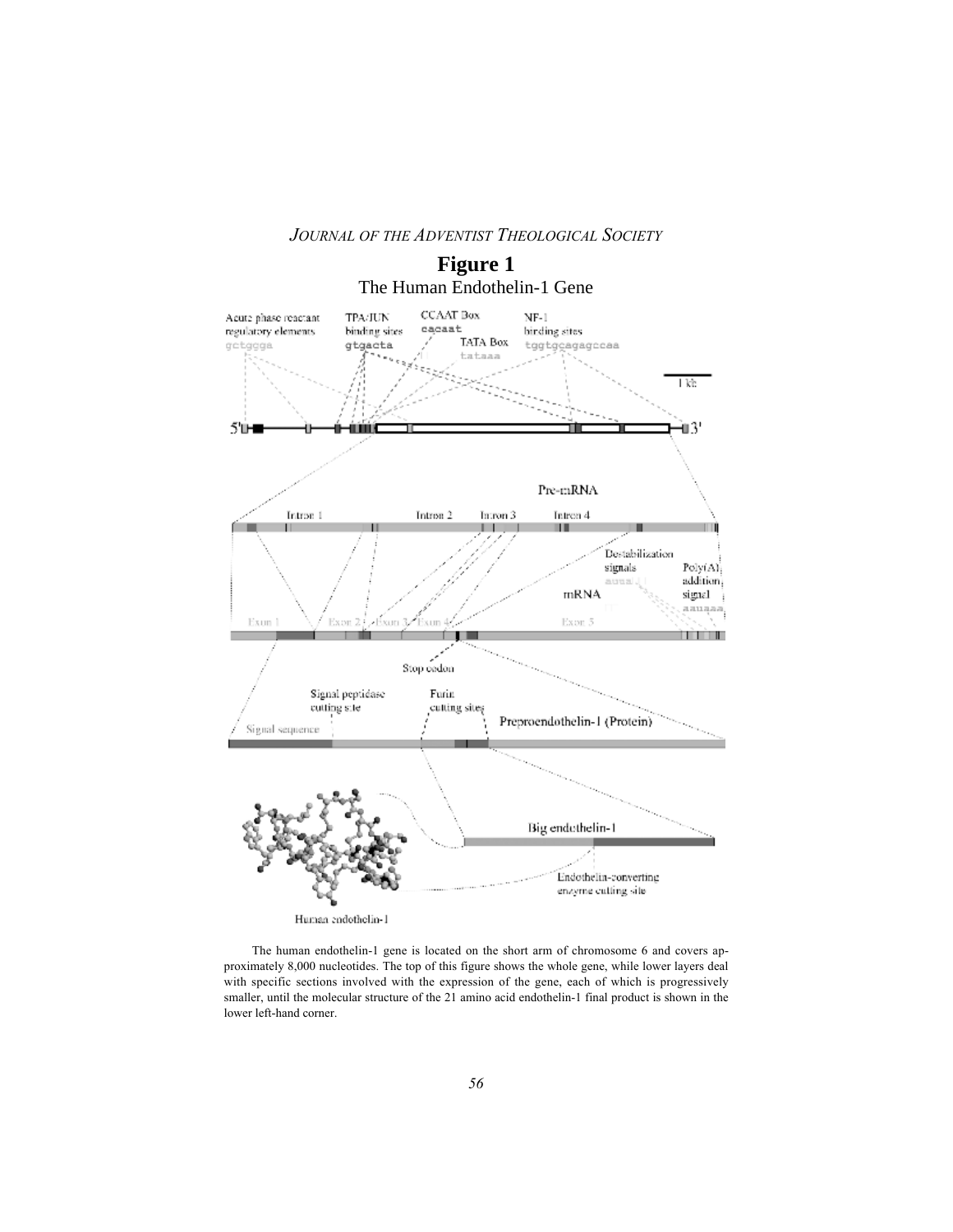#### **Information Controlling Gene Expression**

*To the powerful theories of chemistry and physics must be added a late arrival: a theory of information. Nature must be interpreted as matter, energy, and information.31 –Jeremy Campbell*

As a potent vasoconstrictor, endothelin-1 is both a very useful protein and at the same time an extremely dangerous one. Without appropriate vasoconstriction, blood would not be distributed appropriately, and thus death or severe impairment would result. Excessive vasoconstriction would have a similar effect. Thus much of the information contained in the endothelin-1 gene is there not only for dictating the primary amino acid sequence of the protein, but also for the purpose of controlling expression and activity of the gene product. Step one in controlling gene expression is at the point of transcribing the gene as an RNA copy of the DNA master. This control is achieved by a complex system of proteins that interact with signals encoded in DNA. These signals are not yet fully understood, but some of them are indicated at the top of Figure 1. Acute phase reactant regulatory elements with the nucleotide sequence  $CTGGGA^{32}$  signal that the endothelin-1 gene should be transcribed during acute physical stress. Other sequences that are known to interact with proteins regulating transcription are the TPA/JUN and NF-1 binding sites. More as yet uncharacterized signals encoded both within and outside the transcribed part of the gene are likely to be present, as levels of the RNA transcript of this gene are known to be regulated by thrombin, angiotensin II, vasopressin, transforming growth factor- $\beta$ , Ca<sup>2+</sup> ionophores, and hemodynamical shear stress.<sup>33</sup> Thus it is evident that information independent of the actual amino acid sequence of the protein is coded in the DNA.

Another form of information is represented by two sequences that lie just upstream of the transcription start site. These sequences, CACAAT and TA-TAAA, provide very specific information to the RNA polymerase II complex that copies the DNA as an RNA transcript. The first sequence, CACAAT, starting 97 nucleotides prior to the start of the RNA transcript, plays a major role in determining how swiftly RNA copies of the gene will be produced. The TATAA

31 Campbell J. 1982. *Grammatical Man: Information, Entropy, Language and Life*. Penguin Books: Harmondsworth, Middlesex UK, 1984, reprint, p.16

 $32$  Four different nucleotides are used to code information in DNA, much as 26 letters are used to code information in written English. The only difference between the four different nucleotides is a nitrogen-containing base that is part of each one. The four bases are adenine, cytosine, guanine and thymine, each of which is commonly symbolized using the first letter of its name. Thus, sequences of nucleotides are represented using the letters A, C, G, and T. The sequence CTGGGA symbolizes a sequence of nucleotides with bases cytosine, thymine, guanine, guanine, guanine and adenine in that order.

<sup>33</sup>Inoue A, Yanagisawa M, Takuwa Y, Mitsui Y, Kobayashi M, and Masaki T. 1989. The human preproendothelin-1 gene: Complete nucleotide sequence and regulation of expression. Journal of Biological Chemistry 264(25):14954-14959.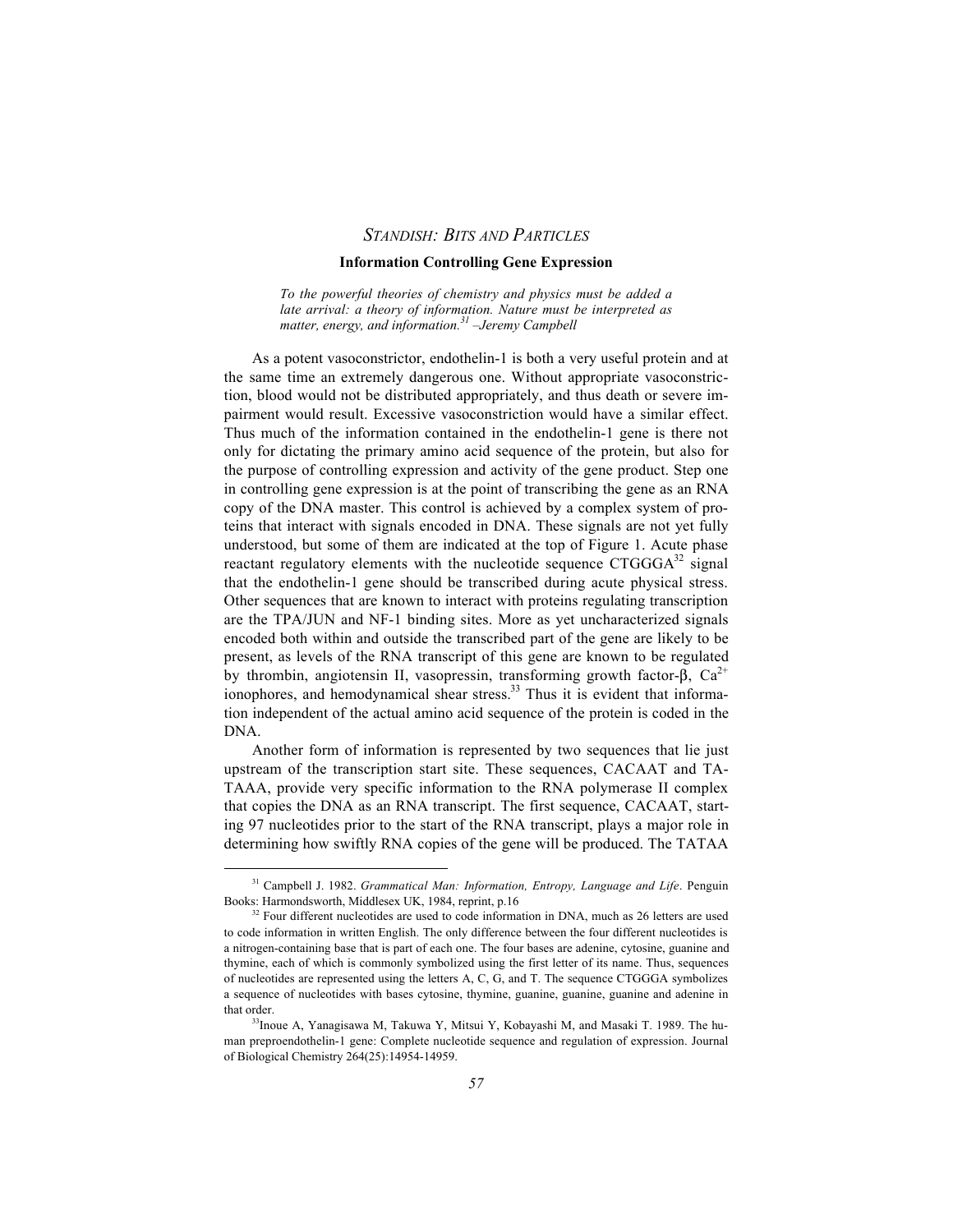sequence starting 30 nucleotides upstream from the transcription start site gives very precise information about where to start transcribing the DNA.<sup>34</sup>

#### **Information About Processing mRNA**

*I can hardly imagine to myself a more distinguishing mark, and, consequently, a more certain proof of design, than preparation, i.e. the providing of things beforehand, which are not to be used until a considerable time afterwards, for this implies a contemplation of the future, which belongs only to intelligence. –William Paley*

The RNA transcript includes some of the sequences mentioned earlier that are known to play a role in determining when to turn on transcription of the endothelin-1 gene, but also contains additional information. One important set of information delineates junctions between exons and introns. Exons contain sequence information that determines the protein sequence, while introns fall between exons and must be removed before the information encoded in nucleotide bases can be translated into protein. Thus, if functional proteins are to be made, accurate delineation is necessary of introns to be cut out and exons to be spliced together. Aside from cutting signals at each end, introns contain additional sequences clearly marking them as introns.

At the 3´ end (the right-hand end in Figure 1) of the RNA transcript is a sequence signaling for addition of adenine nucleotides. Once these nucleotides are added, introns are removed, and a cap is placed on the 5´ end of the RNA transcript, it is officially known as mRNA. Now it is ready for export from the nucleus to the cytoplasm where the protein, based on information encoded in the mRNA, will be produced. To arrive at this point, many different kinds of information were required: Information about when to produce the RNA, how many copies to make, where to start (and stop) making it, what parts to remove or retain, and where to add adenosine nucleotides.

Another interesting set of signals lies at the 3´ end of endothelin-1 mRNA. Three AUUA destabilization signals in this region, each approximately 9 bases apart, signal for destruction of the mRNA following translation. These signals turn the mRNA into something like the self-destructing messages sent to spies in movies and television shows produced during the 1960s. Once the message is read, it is destroyed so that it can't be read again. This is a vital feature of the endothelin-1 mRNA that allows very tight control of endothelin-1 production. Stray copies of mRNA do not linger around to be translated in an uncontrolled manner.

34 Lewin B. 1997. *Genes VI*. Oxford University Press, New York.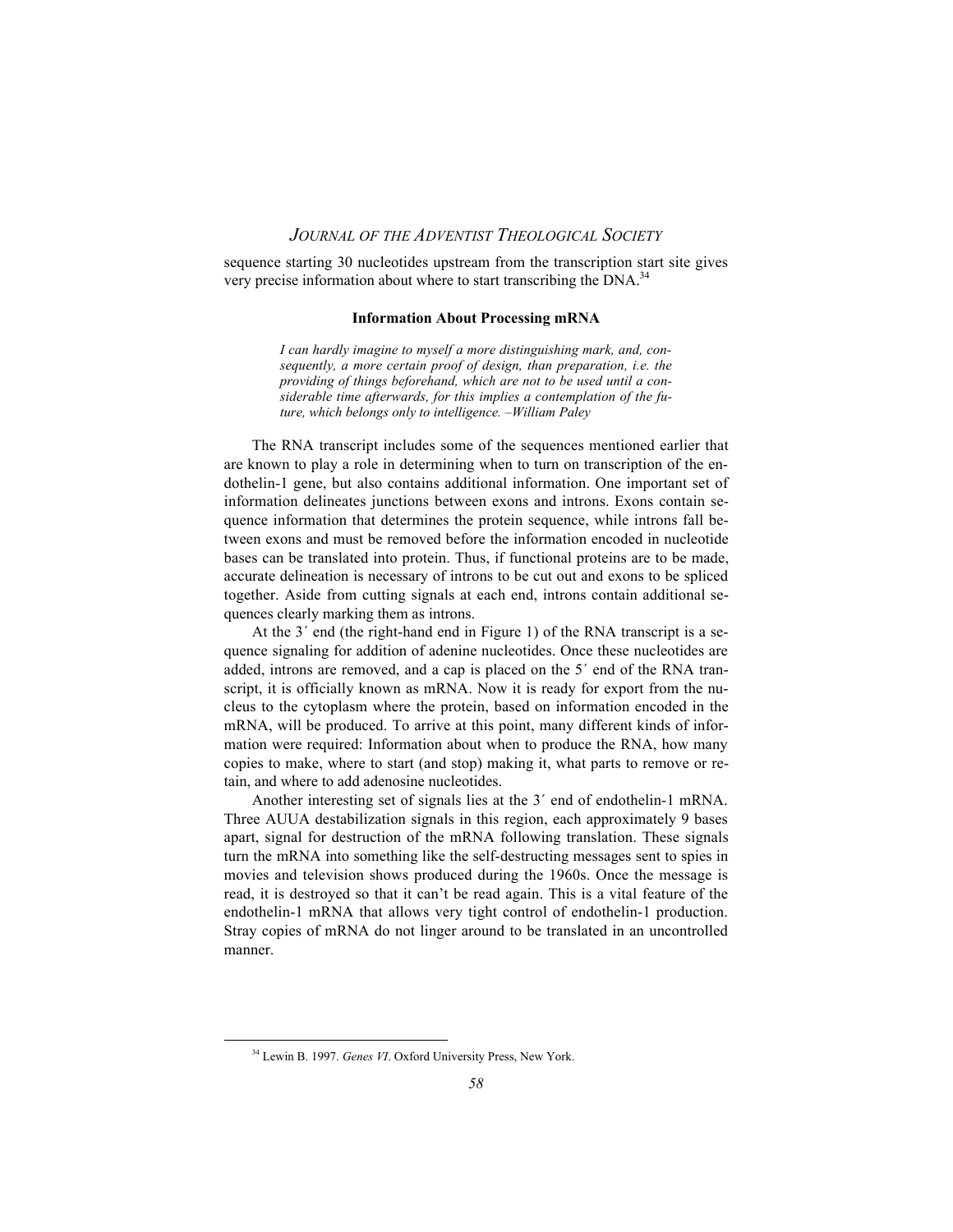#### **Information Encoding the Protein**

*. . . the natural selection of a meaningful minority of changes in DNA generates spectacularly complex structures, which seem in retrospect—but only in retrospect—to be the result of an intelligent plan.35 –Robert Pollack*

The protein encoded on endothelin-1 mRNA is not just the 21 amino acid mature product. Endothelin-1 starts out as a 212 amino acid protein called preproendothelin-1. Assuming that each amino acid on average represents the same amount of information as those in the mature endothelin-1 protein, the part of endothelin-1 mRNA encoding the protein represents 178 bits. This much information is readily produced as a result of intelligent causes, but is not known to result from physical or chemical laws. Repeating the logic used to argue that the 21 amino acid mature endothelin-1 protein is not necessarily remarkable and may be produced by chance, the probability of stringing together the nucleotides to code for a functional preproendothelin-1 is  $2.6 \times 10^{-54}$ .<sup>36</sup> This is a very small number and would not be expected to happen as a result of chance processes. A sequence coding for a functional preproendothelin-1 would be expected to occur once in a random string of  $3.8x10^{53}$  nucleotides.<sup>37</sup> This random string would have a mass close to that of the sun<sup>38</sup> and would stretch an unimaginable one hundred thousand trillion trillion light years in length.<sup>39</sup>

It is important to remember that any randomly generated string of nucleic acids long enough to code for 212 amino acid preproendothelin-1 has the theoretical capacity to store more information than is present in the actual 636 nucleotides that encode it. But this is information defined in a very generic way. The kind of information that is stored in the endothelin-1 gene, functional information, constitutes only a very small part of the possible generic information that could be stored. Imagine a situation where the fabled Swiss archer William Tell is going to shoot an arrow through an apple balanced on the head of his son. Most people would be impressed by his skill if he were able to hit the apple from 50 paces away. This would be an even more impressive feat if it could be repeated several or many times. Now imagine the outcome if Mrs. Tell was provided with the bow, blindfolded, and then asked to shoot the apple. Anyone within range of the arrow would be well advised to take cover. Any spot that

35 Pollack R. 1995. *Signs Of Life: The Language And Meanings Of DNA*. Mariner Books, Boston p. 38.

 $^{\circ}$  1/2<sup>178</sup>

<sup>&</sup>lt;sup>37</sup> The probability of stringing together the nucleotides to code for a functional preproendothelin-1 = 2.6 x 10<sup>-54</sup>, divided into one.

The average molecular weight of a nucleotide is approximately  $337g/mol$ , thus:  $(3.8x10^{53})$ nucleotides)x(337g/mol)x(1mol/6.02x10<sup>23</sup> nucleotides)x(1kg/1,000g)=2.1x10<sup>29</sup> which is on the order of  $1.99x10^{30}$ , the mass of the sun.

<sup>&</sup>lt;sup>39</sup> (3.8x10<sup>53</sup>nucleotides)(0.338 nm/nucleotide)(10<sup>-9</sup>m/nm)(1.06x10<sup>-16</sup> light years/m)=1.36x10<sup>28</sup> light years.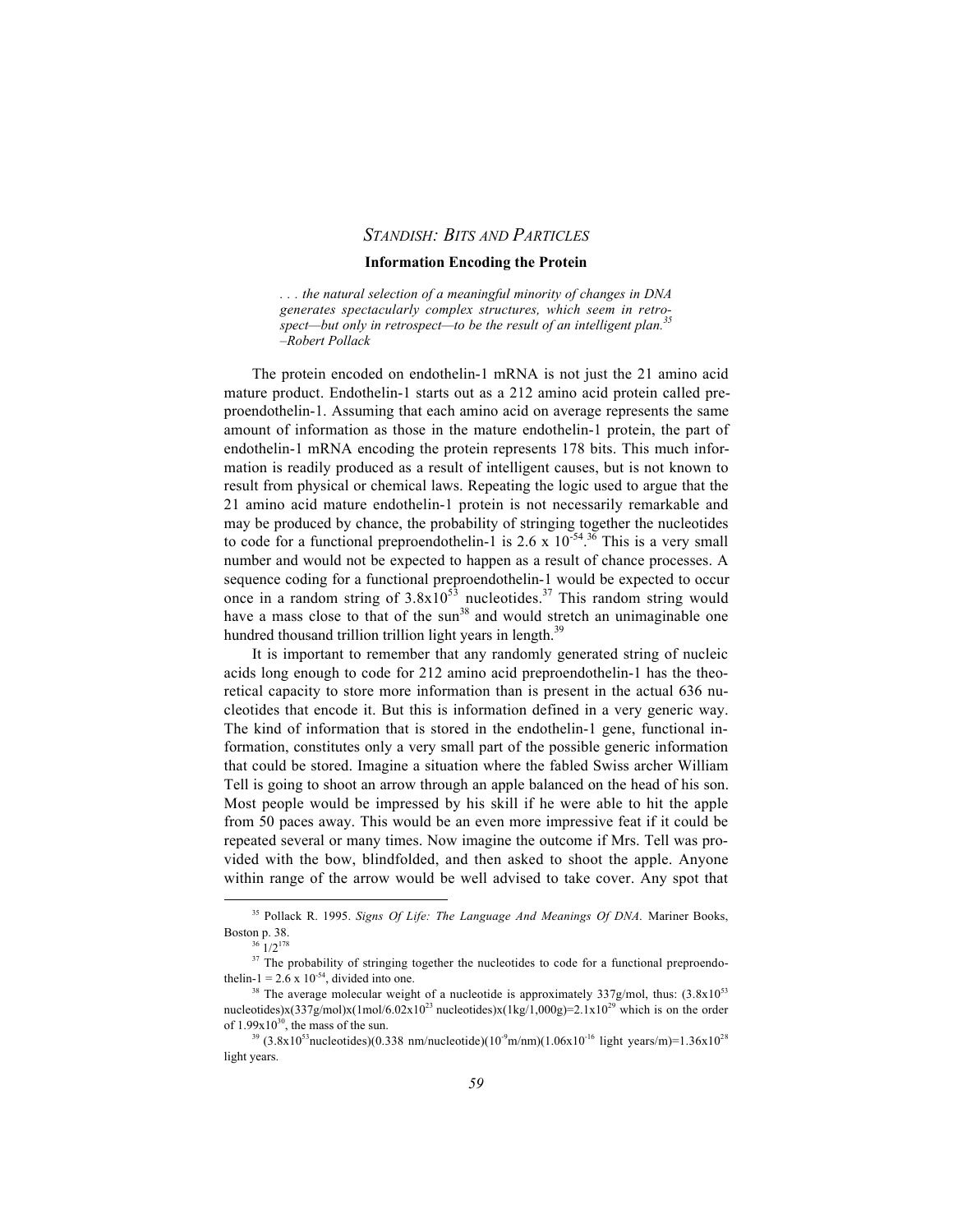Mrs. Tell's arrow hits is just as improbable as the apple, but skill is evident, intelligent handling of the bow and arrow, only when the apple is hit, not when it misses and hits something else. The incredible thing about information stored in DNA is not that there is potential for great quantities of information to be stored, but that the information is functional; it has meaning in terms of real proteins that make living things function to useful ends.

When we see William Tell hit the apple every time, we are impressed that a master is at the bow. When we see that the "apple" is hit every time in terms of information stored in DNA, we can be equally impressed that a Master played a hand in its production. This is particularly so when we consider the child on whose head the apple rests. If William Tell could only get the arrow within a meter of the apple, an impressive feat at 50 paces, observers would most likely sign with relief if the arrow went high, but be horrified should the arrow hit below the apple. Biological information must frequently be extremely accurate, as even slight deviations can result in dire consequences. In other words, having William Tell supplying the blindfolded Mrs. Tell with arrows and hints—something like the children's game of hot and cold—as she shot arrows closer to or further away from the apple would do little to avert disaster. In fact, it would be much better to have Mrs. Tell shooting arrows randomly than close to the apple. As previously mentioned, to be selected, a sequence must be functional, but the case of endothelin-1 illustrates why all the control information must be in place before the protein can be functional. Near misses, the protein produced in an uncontrolled manner, stand a high chance of being detrimental and thus being selected against. In the case of at least some proteins, selection may very well be against near misses.

The best alternative to design as the cause of functional information in the endothelin-1 gene is mutation, generating variation in DNA sequences, coupled with natural selection. The problem with invoking mutation and natural selection is that nature has not been shown to skillfully generate functional information, particularly when that information is tightly constrained. The kind of functional information commonly found in DNA is an example of what Dembski has called specified complexity.<sup>40</sup> Dembski has proposed an explanatory filter (Figure 2) outlining how this type of complexity is recognized and the inference from it to design. One might infer an intelligent cause behind the production of radio waves encoding information (as SETI hopes to do), or hieroglyphics on an obelisk in the Egyptian desert. The author of information may not be known, and the exact meaning of the information may not be known, but the presence of information is a reliable indicator of an intelligent cause.

<sup>&</sup>lt;sup>40</sup> For a brief discussion of specified complexity, see: Dembski WA. 1998. Redefining science. p 93-112 in *Mere Creation*. WA Dembski ed. InterVarsity Press, Downers Grove, Illinois.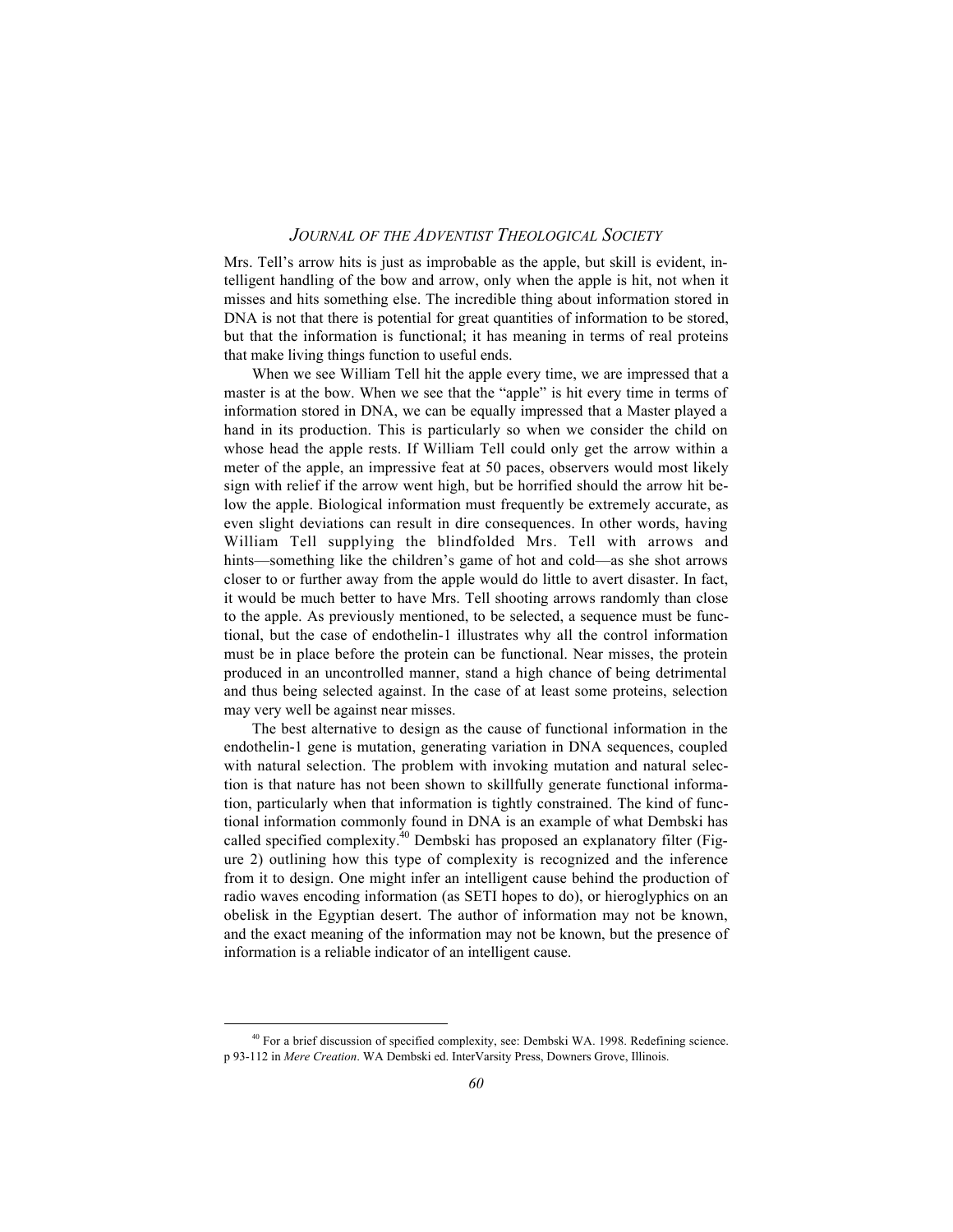#### **The Genetic Code**

*Our conclusion is based on two facts that we would think would be entirely uncontroversial: language shows signs of complex design for the communication of propositional structures, and the only explanation for the origin of organs with complex design is the process of natural selection.41 –Steven Pinker and Paul Bloom*

The molecular machines from which cells are made represent another kind of meaningfully specified complexity. An example of this kind of machine can be illustrated by following production of endothelin-1 beyond export of mRNA from the nucleus. After transcription from the DNA gene and processing to remove introns, the endothelin-1 mRNA travels out of the nucleus to the cytoplasm. Here the small subunit of protein factories called ribosomes recognize the 5´ end of the mRNA and slide along the mRNA until they encounter a start codon. This codon, which always codes for the amino acid methionine, can be thought of as the capitalized word at the beginning of a sentence. Codons are groups of three nucleotides strung together in sequence on mRNA, each of which represents a specific amino acid. The job of ribosomes is to translate the meaning of each codon to that of the amino acid it codes for. As already mentioned, the first codon in any gene is one that codes for methionine. In human preproendothelin-1 the next codon,  $GAU<sub>1</sub><sup>42</sup>$  codes for aspartic acid, then UAU for tyrosine, and so on for another 209 codons (627 nucleotides), representing a specific sequence of 209 amino acids. The codon following the last one coding for an amino acid is a stop codon, UGA. This codon acts like the period at the end of a sentence, telling ribosomes that they have reached the end of the part of an mRNA that codes for the protein.

The genetic code is another example of apparent design at the molecular level. Because of the way amino acid meanings are assigned to codons in the genetic code, the impact of mutations is minimized. A specific example involves the impact of changes to the middle base of the three-base codon. If the mutation is of the most common type, called a transition,  $43$  slightly over half the time the chemical class of the amino acid specified in the new codon will be in the same chemical class as the one coded for by the original codon prior to mutation. Thus, slight changes in the DNA sequence coding for a gene are less likely to have a deleterious impact on the gene's meaning than they would if codons had

41 Pinker S, Bloom P. 1990. Natural language and natural selection. *Behavioral and Brain Sciences* 13 (4): 707-784.

<sup>&</sup>lt;sup>42</sup> In the nucleotides used to make RNA, a very slightly different base called uricil is used instead of the thymine used in DNA. Thus, wherever the symbol T would be used to represent thymine in DNA, U is substituted in RNA.

<sup>&</sup>lt;sup>43</sup> Transitions involve changing from one purine to another, for example, from an adenine to a guanine, or a pyrimidine to another pyrimidine. Transversions, for example, from pyrimidine to purine, or vice versa, are generally more serious, but are also more easily detected and repaired; thus they are less commonly observed.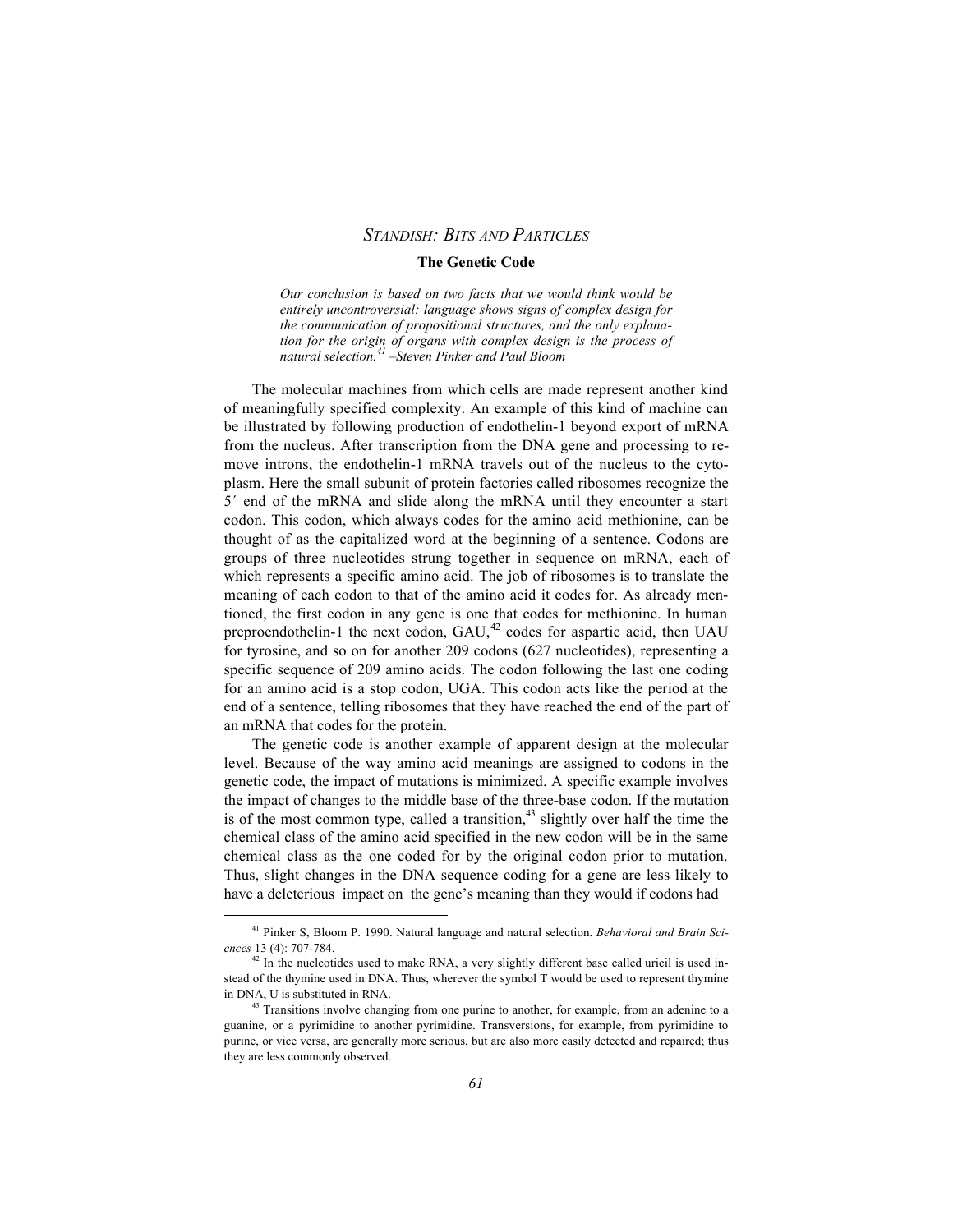

Dembski's filter provides an algorithm for determining whether design can be inferred from an object or event. The three nodes proceeding from top to bottom represent questions to be addressed with yes or no answers. Events or objects that are highly probable, like stones falling to the ground when dropped or salt forming crystals, can be attributed to physical laws. Events equivalent to flipping a coin and getting heads 5 or ten times in a row are improbable, but not so improbable that chance can be ruled out as the cause. Highly improbable events or objects that also represent specified outcomes, for example, William Tell hitting the apple as opposed to his son, suggest design. Low probability alone is not sufficient to infer design; specification is also necessary.<sup>44</sup>

44 Dembski, WA. 1998. "Redesigning Science" pp 93-112 in *Mere Creation: Science, Faith and Intelligent Design*. InterVarsity Press, Downers Grove, IL p 99.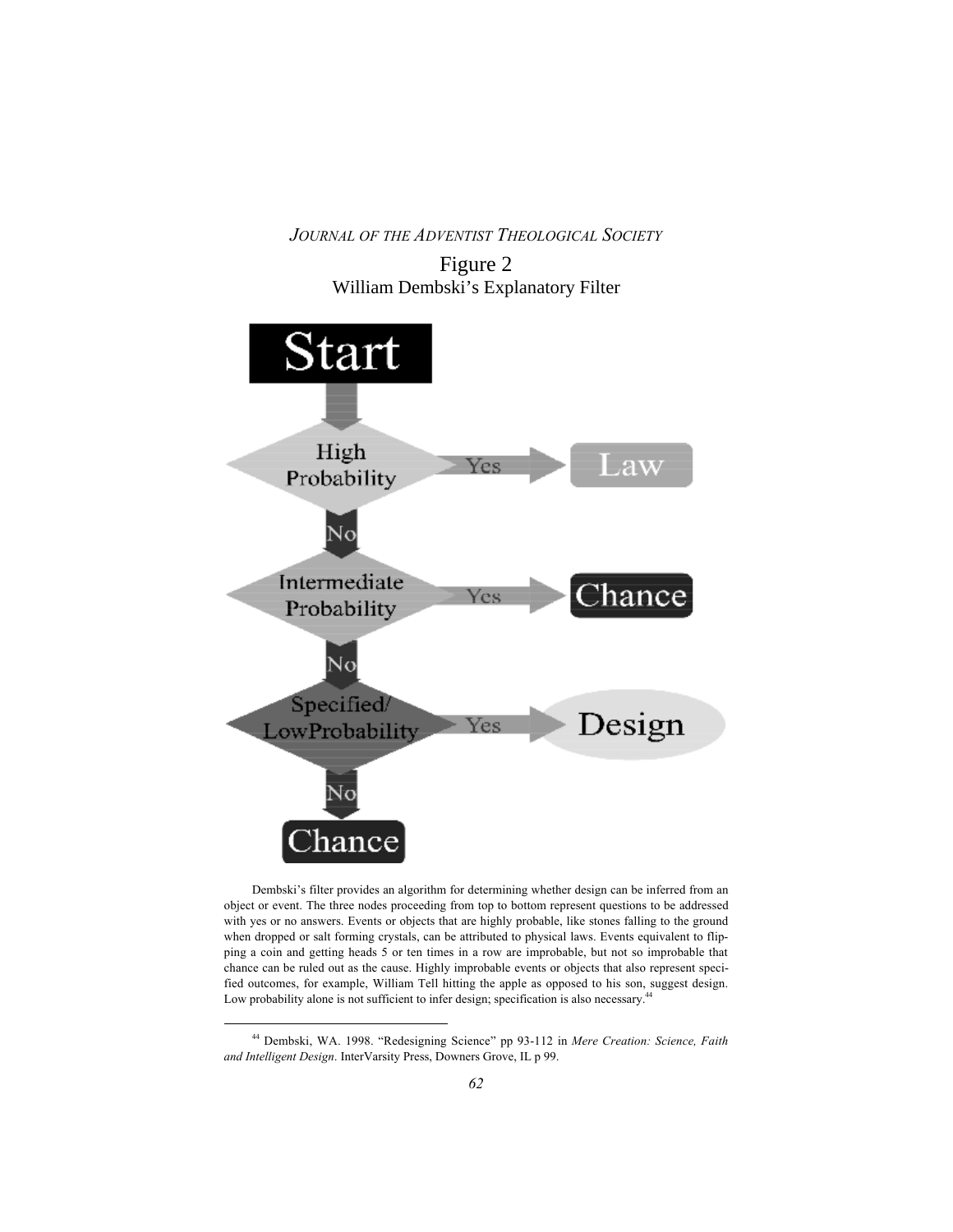been assigned meanings randomly.<sup>45</sup> This is only one of several possible examples of the brilliant matching of codons with amino acid meanings in which nature "hits the apple." Four theories may explain why the genetic code is so good: 1) luck, 2) coevolution, in which the genetic code evolved as new metabolic pathways for amino acid synthesis evolved, 3) the code started sub-optimally and evolved to its current optimum, and 4) the code was created by a very intelligent designer.

Luck in getting the optimal genetic code now used in cells would be something like the blindfolded Mrs. Tell shooting an arrow from the other side of the universe and hitting the apple on her son's head.<sup>46</sup> Coevolution is a complicated and vague idea that has been discredited.<sup>47</sup> This leaves two theories for serious consideration: 1) Evolution from sub-optimal to the current very good code and 2) brilliant design of the genetic code when life was created.

The impossibility of evolving from one genetic code to another is illustrated by a conversation between Alice and Humpty Dumpty in British mathematician and novelist Lewis Carol's book *Through the Looking Glass*. Alice can't understand what Humpty Dumpty is saying. The root of her confusion is summed up in the following: " 'When *I* use a word,' Humpty Dumpty said in rather a scornful tone, 'it means just what I choose it to mean—neither more nor less.' " For information to be communicated, both the sender and recipient must agree on the meaning of the symbols used, be they sounds, words, radio waves, or any other medium. If the sender of a signal suddenly decides to change the meaning of the signal without informing the recipient, either the wrong signal will be received, or no signal will be received. The ribosome and the molecules that work with it to translate RNA codons, the genetic signal, into proteins constitute a breathtaking information processing system, but if it or its helper molecules somehow changes the meaning of one codon to another, the genetic signal will be garbled. Instead of the proteins specified in DNA genes, far less functional, in

<sup>&</sup>lt;sup>45</sup> During the Nature of Nature conference held at Baylor University during 2000, eminent evolutionist Simon Conway-Morris summed up the genetic code in the following words: "The genetic code is not very good." And then, following a long pause for effect, "It is absolutely fantastic." He was specifically referring to the work of Freeland and Hurst, who demonstrated the incredible optimization of the genetic code. Freeland SJ, Knight RD, Landweber LF, Hurst LD. 2000. Early fixation of an optimal genetic code. Molecular Biology and Evolution 17(4):511-8. Also, Freeland SJ, Hurst LD. 1998. The genetic code is one in a million. Journal of Molecular Evolution 47(3):238- 48.

<sup>&</sup>lt;sup>46</sup> As each codon is 3 nucleotides long and there are 4 bases (A, C, G and T)  $4^3$ =64 codons are possible. These 64 codons code for 20 amino acids and stop for a total of 21 meanings. The total possible combinations of codons and meanings is thus  $21^{64} = 4.2 \times 10^{84}$ . This number is higher than some estimates of the number of particles in the universe. The probability of getting the genetic code we have assuming it was randomly generated is thus  $(1/21)^{64}$ =2.4x10<sup>-85</sup>, a number so small that it is virtually zero.

<sup>&</sup>lt;sup>47</sup> Ronneberg TA, Landweber LF, Freeland SJ. 2000. Testing a biosynthetic theory of the genetic code: fact or artifact? Proceedings of the National Academy of Sciences, USA. 97(25):13690- 5.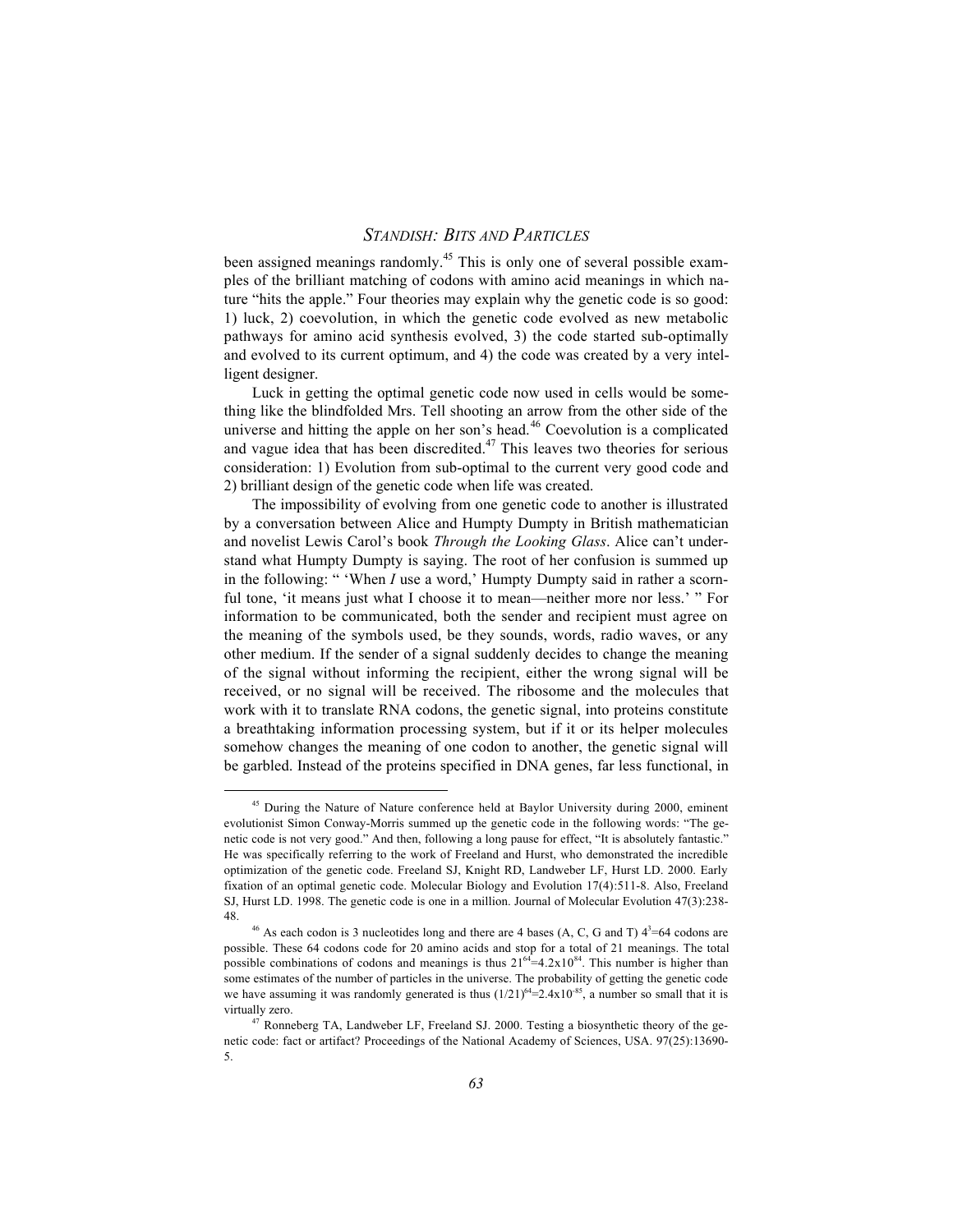many cases functionless, proteins will be produced. Changing the genetic language will lead to certain death of any organism that tries it. $^{48}$  The theory that evolution of the genetic code accounts for the current apparently optimal code must thus be viewed skeptically, as evolution of the genetic code appears to be a recipe for certain disaster

Theory 4, that the genetic code was intelligently designed, is consistent with two observations, the first that the genetic code is very good, the second that certain small variations in the genetic code are known. If mutation and selection do not present a realistic path to optimization and variation in the genetic code, intelligent design does. Variation in the genetic code is evidence consistent with a polyphyletic origin of life, that life began as many different ancestors rather than the single common ancestor (monophyletic origin) suggested by Darwinism. In short, the optimal genetic code is not well accounted for by the neodarwinian mutation selection mechanism, and slight variation in the code is inconsistent with the Darwinian belief in common descent of all life from a single ancestor.

#### **Molecular Machines**

*Biology is the study of complicated things that give the appearance of having been designed for a purpose. –Richard Dawkins*

The ribosome, where information encoded in mRNA is translated into proteins, is not yet completely understood. For the purposes of this discussion we will avoid the details of its workings and look at a molecular machine with which it is associated. As the information in preproendothelin-1 mRNA is translated into a string of amino acids, the growing protein begins to exit the ribosome. Here it encounters the Swiss Army knife of the molecular machine world—Signal Recognition Particle (SRP). SRP has been described as a "remarkable cellular machine,<sup>49</sup> and like a Swiss Army knife, SRP contains multiple protein and RNA tools, each designed to fulfill a specific function; each tool plays a vital roll in the greater purpose of the machine.

In eukaryotic cells<sup>50</sup> proteins destined for export, like endothelin-1, are inserted into the endomembrane system as a first step in the secretory pathway.

48 It is true that certain strains of *E. coli* have been developed which have specific changes in the genetic code. These bacteria are extremely delicate and require intense careful maintenance to survive. This is something they can only do under laboratory conditions with lots of human help. For an example, see Rogers MJ, Adachi T, Inokuchi H, Söll D. 1992. Switching tRNA<sup>Gln</sup> identity from glutamine to tryptophan. Proceedings of the National Academy of Sciences, USA. 89:3463-3467.

<sup>49</sup> Keenan RJ, Freymann DM, Stroud RM, Walter P. 2001. The signal recognition particle. Annual Review of Biochemistry 70:755-75.

<sup>&</sup>lt;sup>50</sup> Two fundamentally different kinds of cells are recognized. Eukaryotic cells have a nucleus in which the genetic material is sequestered, separated from the rest of the cell by a nuclear membrane.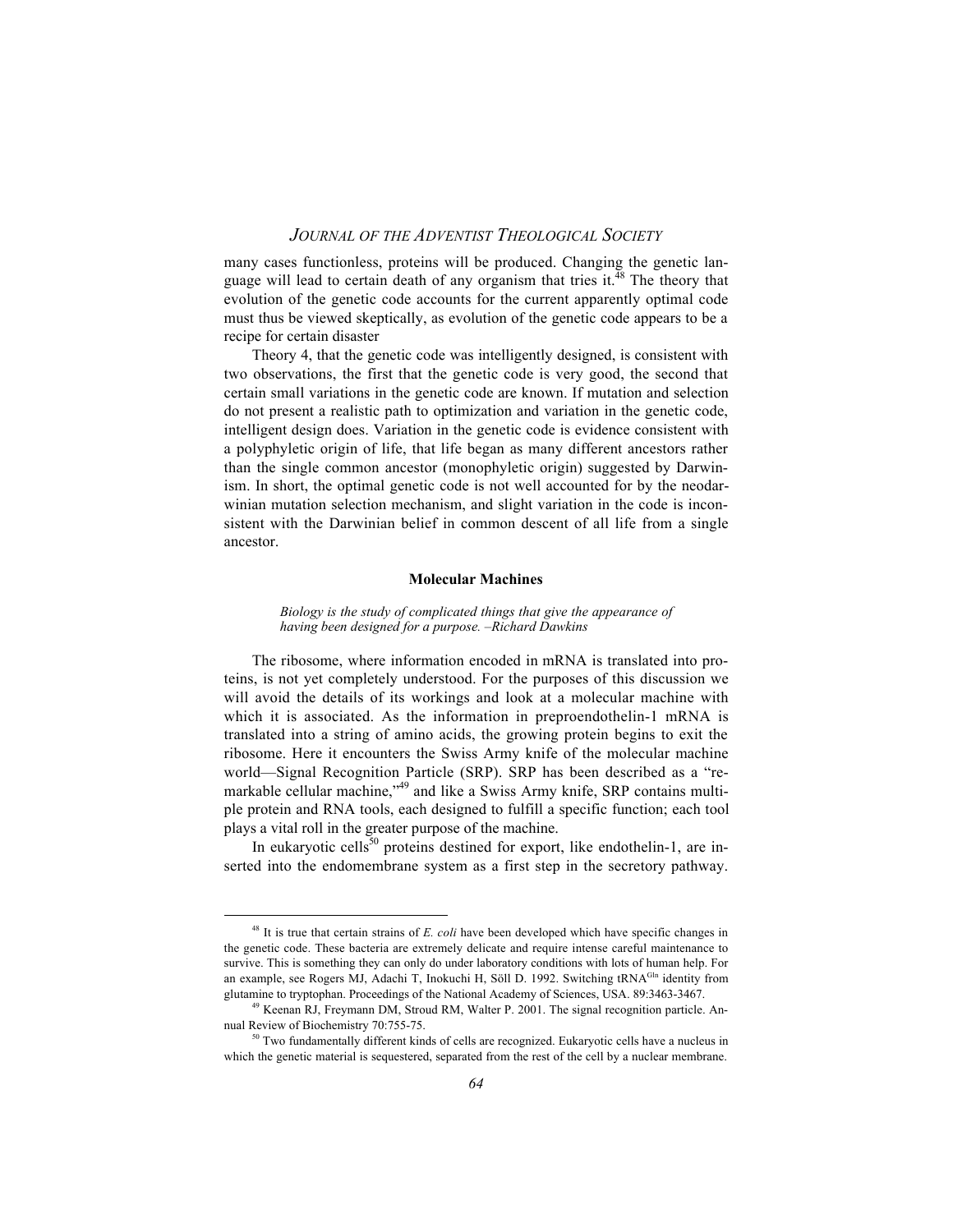Here they are processed and distributed to membrane-bound vesicles that fuse with the cell membrane, releasing their contents outside the cell. Signals encoded into proteins destined for export serve like zip codes on letters as they pass through the cell's intricate sorting and packaging system. The first step in this sorting process occurs as the protein is being produced via translation of the mRNA in ribosomes.

The first 17 amino acids<sup>51</sup> of preproendothelin-1 constitute a "signal peptide<sup>"52</sup> to which SRP binds in a very clever way. The signal peptide binding site is very selective about which proteins it will bind and at the same time recognizes a wide variety of different signal sequences. This flexibly selective system will accept many different signal sequences that start with a series of basic amino acids followed by uncharged amino acids. This is achieved by an elegant mechanism in which a protein called SRP54 forms a groove lined with methionine amino acids. Methionine side chains provide a flexible hydrophobic surface for interaction with other hydrophobic nonpolar amino acids in the signal sequence. The SRP54 protein also binds with the RNA component of SRP, and it is the negatively charged phosphate groups of the RNA that provide a binding site for positively charged basic amino acids at the end of the signal sequence. So, to achieve signal peptide binding that is both flexible and selective, SRP utilizes both protein and RNA components.

Not only must preproendothilin-1 be transported to the right place in the cell, but it must also arrive in a form that is capable of crossing the endoplasmic reticulum membrane at a place on the membrane where passage across is possible. If preproendothelin-1 arrived already folded into a globular shape, as proteins tend to do spontaneously, it could not cross the membrane. In an elegant solution to this problem, when the first part of preproendothelin-1 is recognized as a signal sequence, SRP switches off further production of the protein until the complex of partially produced protein, SRP, ribosome and mRNA are transported as a unit to the endoplasmic reticulum. Once this translation complex arrives at the endoplasmic reticulum, SRP ensures that it is handed off to the correct set of pore-forming proteins embedded in the membrane. This protein pore complex contains a component that both recognizes the SRP and is recognized by the SRP. Once recognition is achieved, both SRP and the protein that recognizes it change in shape, releasing the translation complex to the custody of the pore-forming proteins through which preproendothelin-1 is threaded as the ribosome resumes protein production.

 $\overline{a}$ 

The other kind of cell is found in bacteria. These cells lack a nucleus and are commonly referred to by the unfortunately prejudicial term "prokaryotic."

<sup>&</sup>lt;sup>51</sup> Fabbrini MS, Valsasina B, Nitti G, Benatti L, Vitale A. 1991. The signal peptide of human preproendothelin-1. FEBS (Federation of European Biochemical Societies) 286(1,2):91-94.

<sup>&</sup>lt;sup>52</sup> Amino acids are linked together by a specific kind of covalent bond called a peptide bond. Thus, short chains of amino acids are sometimes simply referred to as "peptides," while long chains are called "polypeptides." Proteins may be made up of one or more polypeptide chains.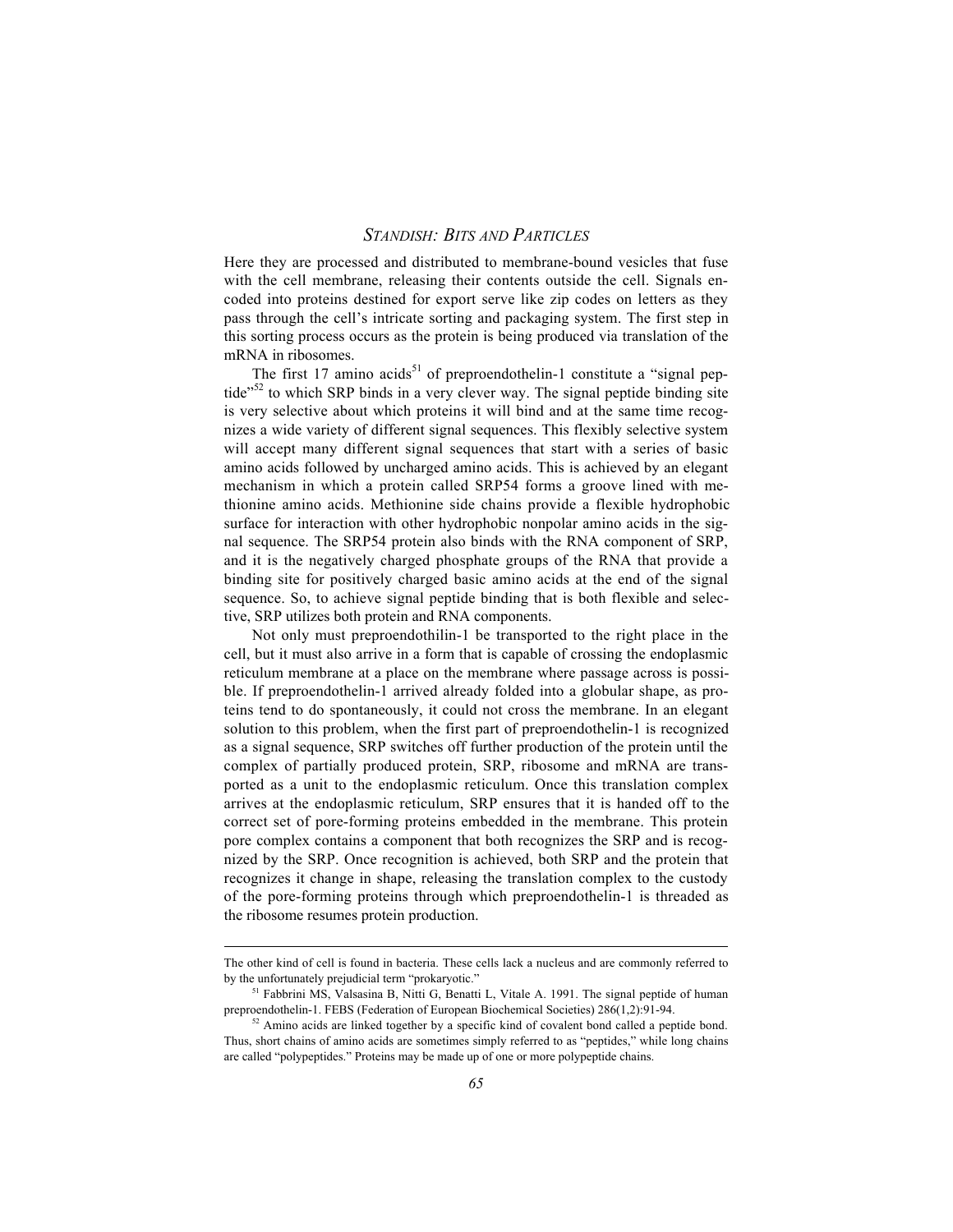#### **Processing Preproendothelin-1**

*At first sight the biological sector seems full of purpose. Organisms are built as if purposefully designed, and work as if in purposeful pursuit of a conscious aim. But the truth lies in those two words 'as if'. As the genius of Darwin showed, the purpose is only an apparent one.53 –Julian Huxley*

Once inside the endoplasmic reticulum, the signal sequence is cut from preproendothelin-1, leaving a protein 195 amino acids long. This task is done by a signal peptidase enzyme that recognizes specific information in the protein telling where the signal sequence ends and the rest of the protein begins. Much of the remaining protein may be involved with ensuring preproendothelin-1 is routed correctly through the secretory pathway.

Before endothelin-1 is released outside the cell, 35 more amino acids are cut off one end and 122 off the other, leaving a 38 amino acid protein called "big endothelin-1." Repeating the pattern already noted for the signal sequence, vital information about where the cuts should be done is contained in the protein. The best evidence indicates that furin-like enzymes, possibly furin itself, are the machines that both recognize the cutting site and make the cut.<sup>54</sup> Furin is a very busy enzyme involved with processing many proteins in addition to endothelin-1. The signal for furin cutting is fairly simple: two argenine amino acids separated by any two other amino acids. At both cutting sites endothelin-1 uses the sequence argenine-serine-lysine-argenine.

The interesting thing about this signal is that it is simple enough that in random sequences of amino acids it would appear once every 400 amino acids.<sup>55</sup> The design challenge with information of this type is exactly the opposite of the challenge of hitting a small target. If a signal to cut a protein appears in the wrong position, the resulting cut could very well destroy protein function. The furin cutting signal can be thought of as the side of a barn that the blindfolded Mrs. Tell, standing only a few paces away, is trying to miss rather than hit with an arrow. A skilled marksman with his eyes open would have no trouble missing even a large target. Using the same reasoning, a skilled designer could easily ensure that the furin cutting signal did not appear in the wrong place. Avoiding

53 Huxley JS. 1953. Evolution in Action. Penguin: Harmondsworth, Middlesex UK, 1963, reprint, p.16.

<sup>54</sup> Kido T, Sawamura T, Masaki T. 1998. The processing pathway of endothelin-1 production. Journal of Cardiovascular Pharmacology 31(Suppliment 1):S13-S15.

<sup>&</sup>lt;sup>55</sup> Twenty amino acids are commonly used to construct proteins. Assuming that any position in a random sequence of amino acids has one chance in twenty of getting argenine, the probability of getting argenine in position 1 is 1/20 and the probability in position 4 is 1/20. Thus, the net probability is  $(1/20)^2$ =1/400.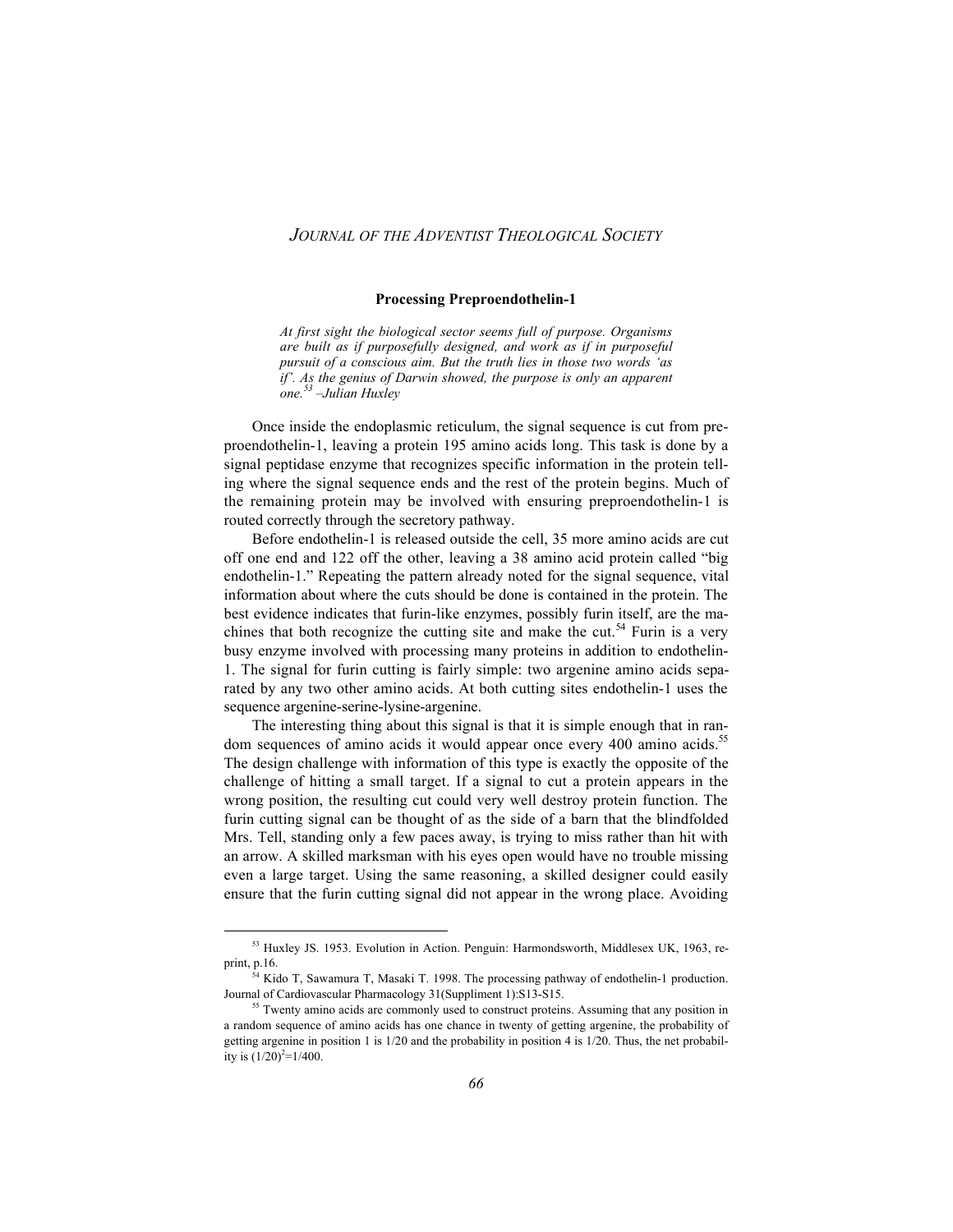an inappropriately placed cutting signal within the relatively short 40 amino acid big endothelin-1 may be attributable to luck, but avoiding it in all proteins that furin plays a role in processing is suggestive of design.

Another factor suggestive of design is the way in which cutting signals are presented in the three dimensional structure of preproendothelin-1. To act, the signal must be accessible to furin, and this is by no means guaranteed in proteins. As mentioned earlier, proteins tend to spontaneously fold into globular structures, and a signal buried somewhere deep within the protein would not be available to signal for cutting. Thus, systems must be in place to either ensure that the protein does not fold, or alternatively that it folds in a way that ensures the signal is available. Proteins called heat shock proteins and chaperons are known to assist with folding of many other proteins, but their exact role, if any, in the folding of endothelin-1 has not yet been elucidated.

The 38-amino-acid-long big endothelin-1 is released from cells. In this form, endothelin-1 has essentially no biological action, and this is important. Endothelin-1, as a potent inducer of vasoconstriction, is an extremely dangerous molecule. Like nitroglycerine, the body does not want it to go off in the wrong place or at the wrong time. Big endothelin-1 is a safe form of endothelin-1, just as dynamite is a safe form of nitroglycerine. The trigger that then converts this endothelin-1 to its 21 amino acid active form is an enzyme called Endothelin Converting Enzyme-1a (ECE-1a). Information is encoded first in DNA, then amino acids of big endothelin-1 signal the cutting site for ECE-1a to produce endothelin-1.<sup>56</sup>

The part of big endothelin-1 that is cut away by ECE-1a then curves around endothelin-1 in such a way that endothelin-1 is protected from interacting with receptor proteins on the surface of smooth muscle cells in blood vessels.<sup>57</sup> This system is elegantly flexible and yet precise. Multiple components are involved in activation of endothelin-1 and transmission of the signal it conveys into the action of vasoconstriction. ECE-1a is a membrane bound protein that may be present close to the site of action of endothelin-1. Big endothelin-1 is converted to active endothelin-1 only where it is needed. Because of this, receptors in other parts of the body will not be exposed to endothelin-1, and it will not cause vasoconstriction where it is not needed or wanted. Each step along the pathway from initial DNA gene transcription to endothelin-1 receptor binding provides a potential control site allowing extremely delicate management of this very small, very potent protein.

56 Brooks C, Ergul A. 1998. Identification of amino acid residues in the C-terminal tail of big endothelin-1 involved in processing to endothelin-1. Journal of Molecular Endocrinology 21:307- 315.

<sup>57</sup> Peto H, Corder R, Janes RW, Wallace BA. 1996. A molecular model for human Big-Endothelin-1 (Big ET-1). FEBS (Federation of European Biochemical Societies) Letters 394:191- 195.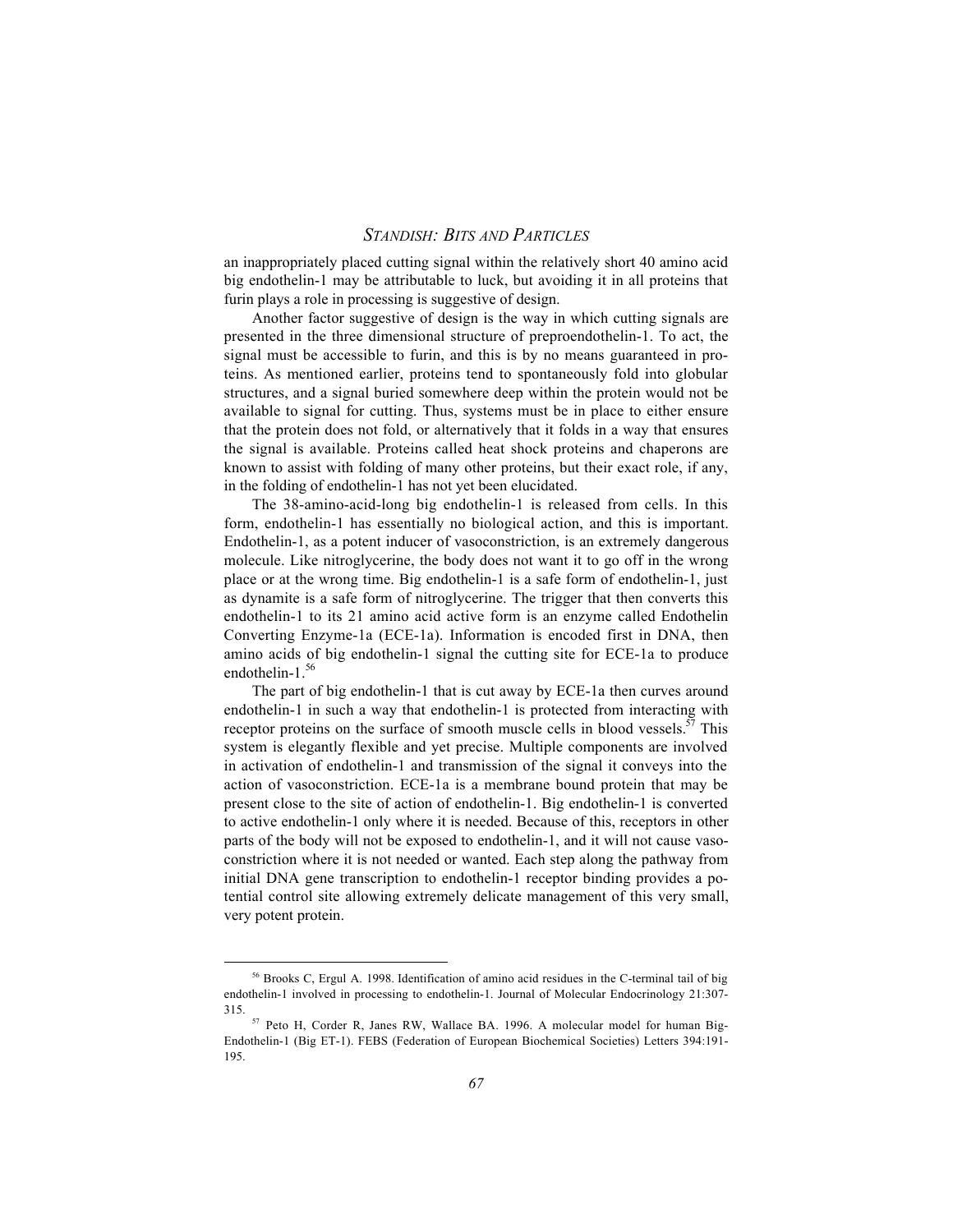Despite its small size, endothelin-1 is a good example of the ways information may be stored in biological molecules. Classes of information in the endothelin-1 gene include signals controlling transcription, signals controlling removal of introns, signals controlling how many times the mRNA can be translated, information encoding the protein sequence of preproendothelin-1 within which information about where to translate the protein is encoded, information about where to deliver the protein, and signals controlling when the protein is activated to its active form. Endothelin-1 draws our attention to the remarkable amount of information that may be stored even for a very small protein. From the presence of information it is reasonable to infer design. Thus, the endothelin-1 gene, along with thousands of others, suggests an intelligent cause rather than an origin due to natural forces or laws. But this is only part of the bigger picture suggesting intelligent causes behind the molecules that make up cells.

#### **Signal Recognition Particle**

*But now hath God set the members every one of them in the body, as it hath pleased him. And if they were all one member, where were the body?58 –The Apostle Paul*

During its production, endothelin-1 is processed in one way or another by several machine-like proteins, including enzymes that cut away various parts of the protein after their function has been completed, but before they are a hindrance to the ultimate purpose of the protein. One of the most spectacular machines is SRP. Machines, like information, are typically the product of intelligent creators, not natural laws. SRP is a particularly interesting machine, as one version or another of it is found in every known living thing.<sup>59</sup>

Because all organisms appear to have SRP, it has been suggested that it was inherited from a single common ancestor shared by all organisms. The simplest known version of SRP is found in bacteria, where it is composed of a single large protein and a relatively small RNA molecule. Reasoning from the Darwinian assumption of common ancestry, phylogenetic trees have been constructed based on variation in the sequence of amino acids in SRP proteins. The SRP provides data suggesting a "universal tree of life" that contradicts data generated from other ubiquitous proteins.<sup>60</sup> In other words, different proteins suggest different phylogenetic trees.

To one degree or another, molecular data indicating no single logically consistent tree of life can be explained away by invoking *ad hoc* explanations. These may include differing rates of evolution between genes and biological

58 1 Corinthians 12:18, 19

<sup>&</sup>lt;sup>59</sup> Lütcke H. 1995. Signal recognition particle (SRP), a ubiquitous initiator of protein translocation. European Journal of Biochemistry 228:531-550. Also see Keenan et al cited in XL.

<sup>&</sup>lt;sup>60</sup> Philippe H, Forterre P. 1999. The rooting of the universal tree of life is not reliable. Journal of Molecular Evolution 49:509-523.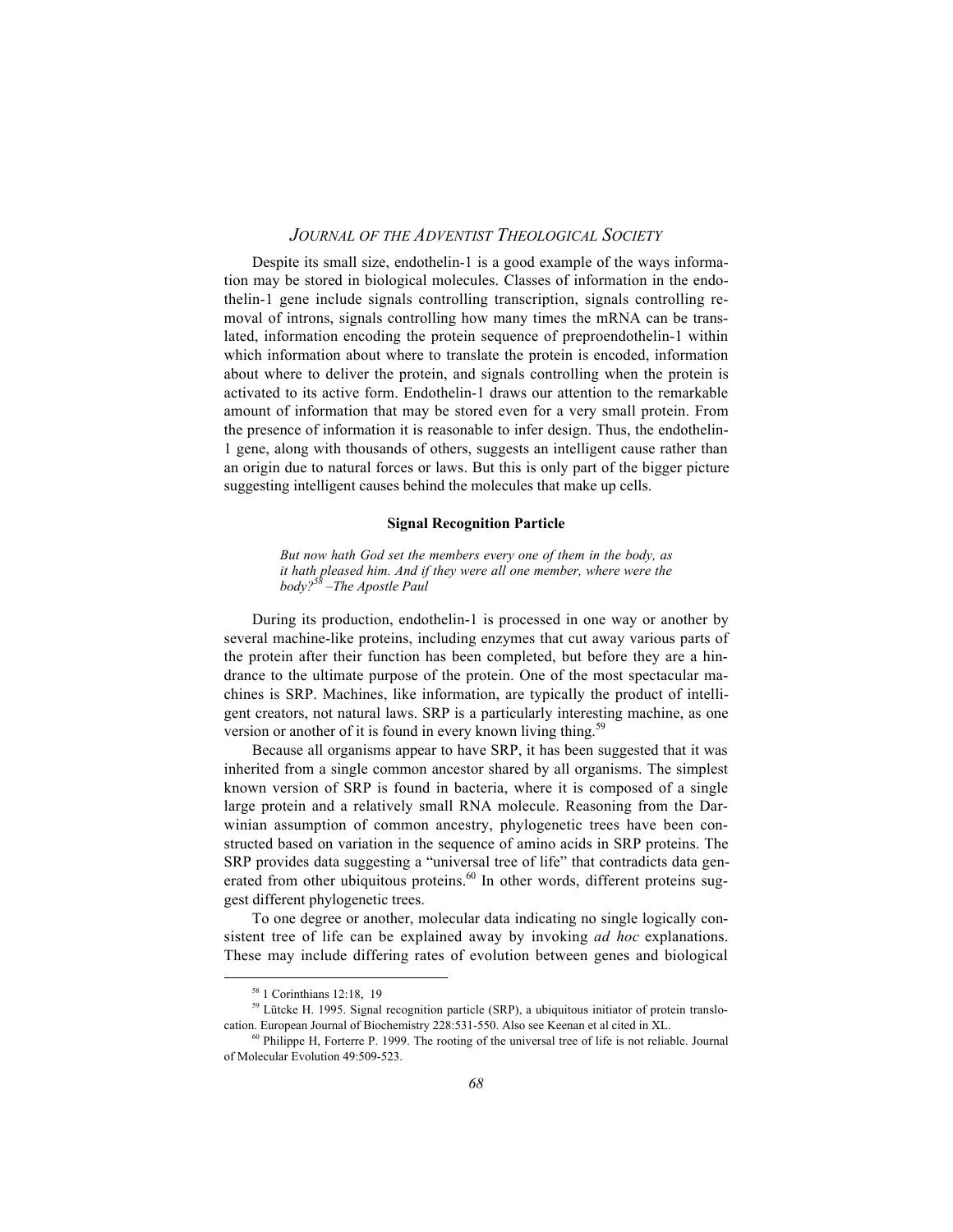groups or the increasingly popular Lateral Gene Transfer (LGT). In a few exceptional cases, passing off deviations from what common descent would predict may be reasonable, but molecular data increasingly forces the question of how much data counter to the theory of common descent is needed before its general acceptance should be reevaluated. For example, it has been suggested that about 40 genes have moved into the human genome directly from bacteria rather than passing through millions of ancestors prior to the evolution of *Homo sapiens*. 61 This seems incredible.

Discovery of large numbers of genes that appear where they are not expected to be on the basis of common descent has led some prominent thinkers to abandon the idea that all life came from a single organism. In her most recent book, Lynn Margulis and her son, Dorian Sagan, claim, "We show here that the major source of inherited variation is not random mutation. Rather the important transmitted variation that leads to evolutionary novelty comes from the acquisition of genomes."62 Essentially, what Margulis and Sagan are saying is that there is no single common ancestor, but rather all organisms are chimeras made up of more than one simpler organism. Carl Woese and others have expressed similar ideas.<sup>63</sup> At the molecular level, organisms do not appear to have descended from a single common ancestor with the family histories of different groups following single slowly branching trajectories until they reached their present state. When design is arbitrarily eliminated from consideration, molecular data suggests a complicated story of life best represented by a bush with many interconnecting twigs, rather than a tree with a single trunk and gradually branching taxonomic groups. If design is not forbidden before the data is considered, molecular data is consistent with the idea of a Designer who combined standard parts—genes—in novel ways to create different kinds of organisms.

One of the most startling things about SRP is that its components seem to be interchangeable between very different organisms. The SRP proteins from human cells, which by themselves show no activity, will form fully functional SRPs when combined with the RNA component of SRP from *Xenopus laevis* (frogs) or *Drosophila melanogaster* (fruit flies).<sup>64</sup> Equally startling, when components of *Canis familiaris* (dog) SRPs are reconstituted with one of the major

<sup>&</sup>lt;sup>61</sup> Salzberg SL, White O, Peterson J, Eisen JA. 2001. Microbial genes in the human genome: Lateral transfer or gene loss? Science 292:1903-1906. And Andersson JO, Doolittle WF, Nesbø CL. 2001. Are there bugs in our genome? Science 292:1848-1850.

<sup>62</sup> Margulis L, Sagan D. 2002. Acquiring Genomes: A Theory of the Origins of Species. Basic Books, New York. p12

<sup>&</sup>lt;sup>63</sup> Woese, CR. 2002. On the evolution of cells. Proceedings of the National Academy of Sciences USA. 99(13):8742-8747. Sapp J. 1994. *Evolution by Association: A History of Symbiosis*. Oxford University Press, New York.Williamson DI. 2001. Larval transfer and the origin of larvae. Zoological Journal of the Linnean Society 131:111-122.Williamson DI. 1992. *Larvae and Evolution: Toward a New Zoology*. Chapman and Hall, New York. And many others.

<sup>64</sup> Walter P, Blobel G. 1983. Disassembly and reconstitution of signal recognition particle. Cell 34:525-533.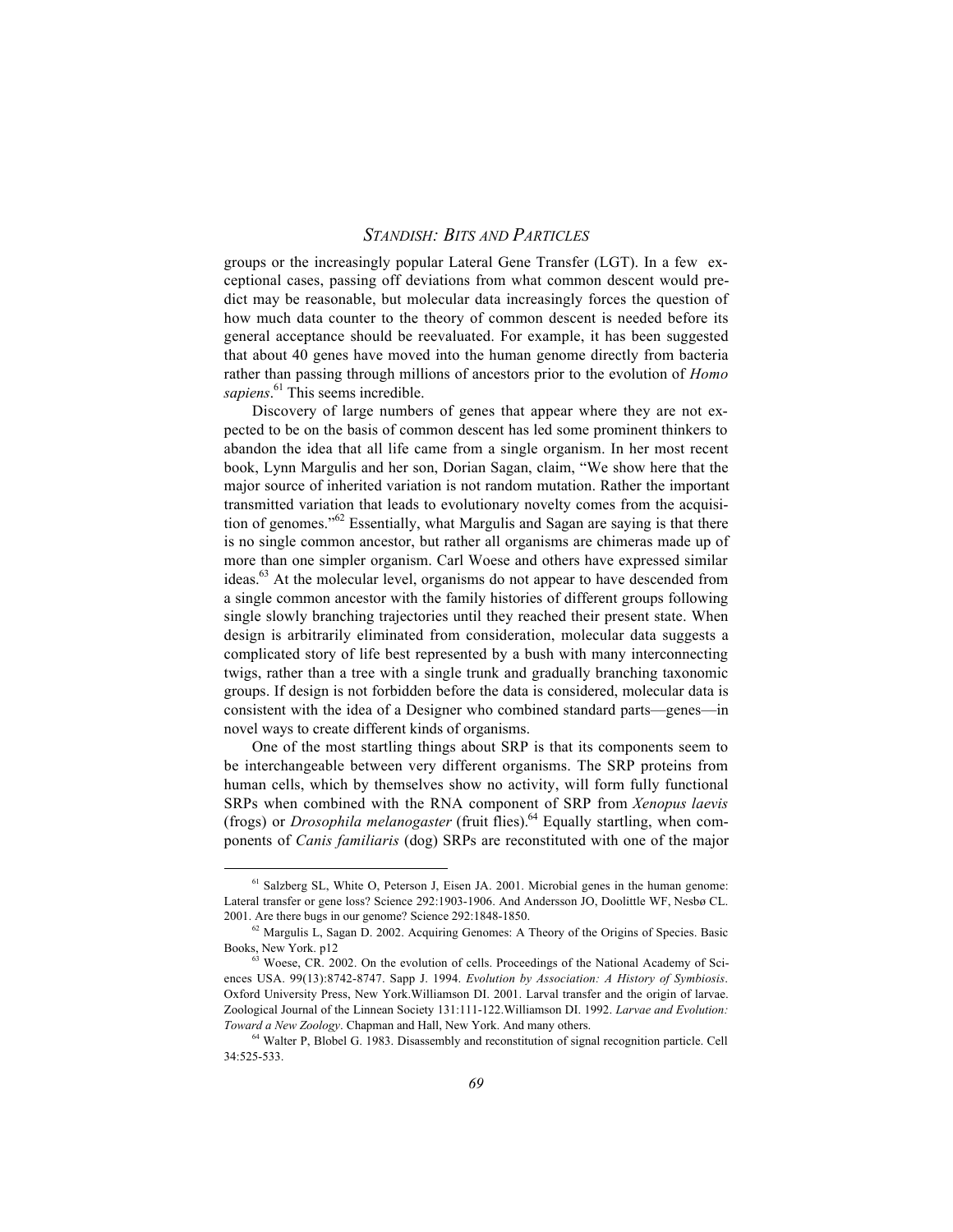components replaced by the single large protein from the bacteria *Escherichia coli* SRP, an SRP results functional in all respects except for binding to the endoplasmic reticulum receptor.<sup>65</sup> The same dog SRP protein replaced by the  $E$ . *coli* protein can in turn bind to the RNA portion of *E. coli* SRP.<sup>66</sup> The amazing thing about these proteins, called SRP54 in mammals and Ffh in *E. coli*, is that they only share  $38\%$  amino acid identity, and yet their three-dimensional structures contain similar structural elements.<sup>67</sup> In addition, dramatic differences exist between dog and *E. coli* SRP RNA.<sup>68</sup> That both proteins and both RNAs would have evolved so dramatically in sequence in such radically different organisms and yet remained so similar in structure and function beggars the imagination. Invoking some kind of design teleology is consistent with what is known. Random mutation coupled with selection seems like a very unlikely explanation.

#### **Conclusions**

*Darwin convinced the world of the historical fact of evolution. This we owe him. What more need we ask? He was the apostle who converted the Christians, or a large body of them. Did he not devote almost all his life to this tremendous task? And was he not as successful in this mission* in partibus fidelium *[in the land of the faithful] as any apostle has ever been?69 –Cyril Darlington*

Living systems are full of amazing machines. At the macro level the heart pumps blood, the kidneys filter it, the diaphragm acts as a bellows to pump air into the lungs, and so on. Charles Darwin recognized that natural selection was not adequate to create any one of these machines in a single step. Instead, he suggested:

> If it could be demonstrated that any complex organ existed, which could not possibly have been formed by numerous, successive, slight modifications, my theory would absolutely break down.<sup>70</sup>

<sup>&</sup>lt;sup>65</sup> Bernstein HD, Zopf D, Freymann DM, Walter P. 1993. Functional substitution of the signal recognition particle 54-kDa subunit by its *Escherichia coli* homolog. Proceedings of the National Academy of Sciences USA. 90:5229-5233.

<sup>66</sup> Romisch K, Webb J, Lingelbach K, Gausepohl H, Dobberstein B. The 54-kD protein of signal recognition particle contains a methionine-rich RNA binding domain. Journal of Cell Biology 111:1793-1802. And Zopf D, Bernstein HD, Johnson AE, Walter P. 1990. The methionine-rich domain of the 54 kd protein subunit of the signal recognition particle contains an RNA binding site and can be crosslinked to a signal sequence. EMBO Journal 9(13):4511-4517.

<sup>67</sup> Bernstein HD, Poritz MA, Strub K, Hoben PJ, Brenner S, Walter P. Model for signal sequence recognition from amino-acid sequence of 54K subunit of signal recognition particle. Nature 340:482-486.

 $68$  Larson N, Zwieb C. 1991. SRP-RNA sequence alignment and secondary structure. Nucleic Acids Research 19(2):209-215. And Zwieb C. 2002. Personal communication.

<sup>69</sup> Darlington CD. 1959. *Darwin's Place in History.* Basil Blackwell, Oxford p.59.

<sup>70</sup> Darwin CR. 1958. *The Origin of Species by Means of Natural Selection or the Preservation of Favoured Races in the Struggle for Life*. Penguin Books, New York p 171.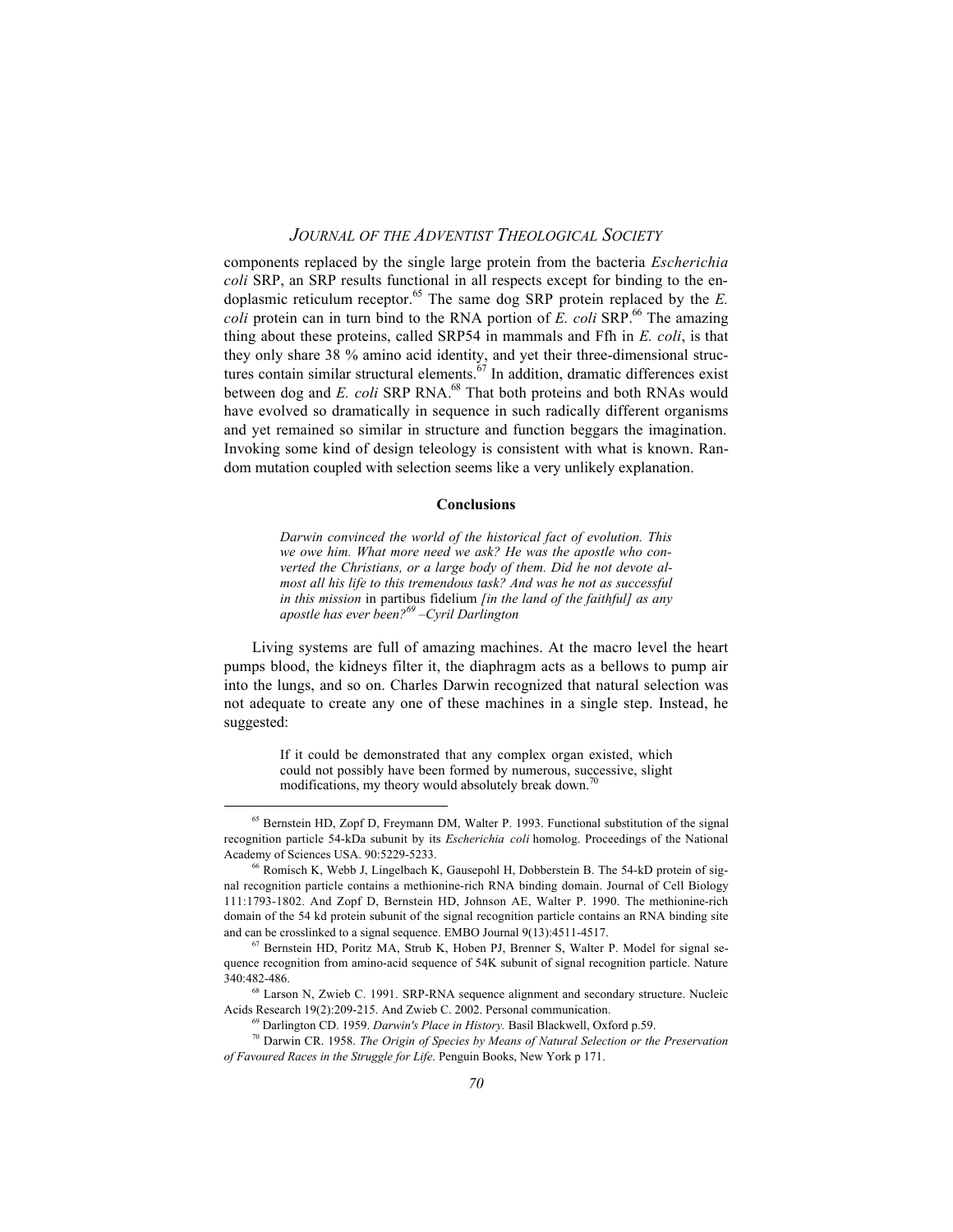While laying the burden of essentially proving a negative on those who disagreed with his theory, Darwin recognized the necessity of effecting change in small steps; a principle stated repeatedly in *The Origin of Species*: "Any change in function, which can be effected by insensibly small steps, is within the power of natural selection."71 Darwin used the eye to illustrate how change might be effected using what appeared to him to be small steps as eyes evolved from light detecting spots to fully formed camera type eyes of the kind seen in humans and octopuses. The problem was that Darwin was ignorant of the mechanisms within cells that allow eyes to work. Molecular biology has shown that organisms are not only made up of machines at the macroscopic level. The cells from which organs are made contain numerous machines as well. SRP demonstrates that these machines perform complex functions. Intelligent humans can design complicated machines. Along with information, machines—whether they be boomerangs, stone tools, cars or aircraft—are readily recognized as products of intelligence.

Michael Behe has argued convincingly that some molecular machines are irreducibly complex.<sup>72</sup> In other words, there is a point at which no more parts can be removed before the machine no longer works. Imagine removing parts from the engine of a car. It may be possible to remove some of the bolts or the air filter and still have an engine that, under ideal conditions, will run. However, there are some parts that cannot be removed without destroying the function of the engine. For example, removing the crankshaft may turn the engine into an effective anchor, but the function as an engine will no longer exist. Molecular machines can behave in exactly the same way. SRP demonstrates this. Some parts can be removed, making it less effective at moving proteins to the endoplasmic reticulum surface, but removal of other parts completely destroys the function. None of the six proteins and single RNA molecule that make up the mammalian SRP has any known function other than its role within the SRP. However, simpler SRP complexes are known.

The bacterial *E. coli* SRP, as noted earlier, is composed of an RNA molecule much shorter than the one found in mammals. In addition, instead of six proteins, *E. coli* only uses one (Ffh). This less complex SRP may not do some of the things mammalian SRP does, but it can still bind to signal sequences, transport the protein to a membrane (the cell membrane in the case of *E. coli*), bind to a membrane bound receptor—thus ensuring the protein is at a pore where it can be released outside the cell—then let go of the protein, then repeat the cycle. To achieve this, both parts of the *E. coli* SRP are needed: the RNA and the protein.

71 Darwin CR. 1958. *The Origin of Species by Means of Natural Selection or the Preservation of Favoured Races in the Struggle for Life*. Penguin Books, New York p 422.

<sup>72</sup> Behe M. 1996. *Darwin's Black Box: The Biochemical Challenge to Evolution*. Free Press, NY.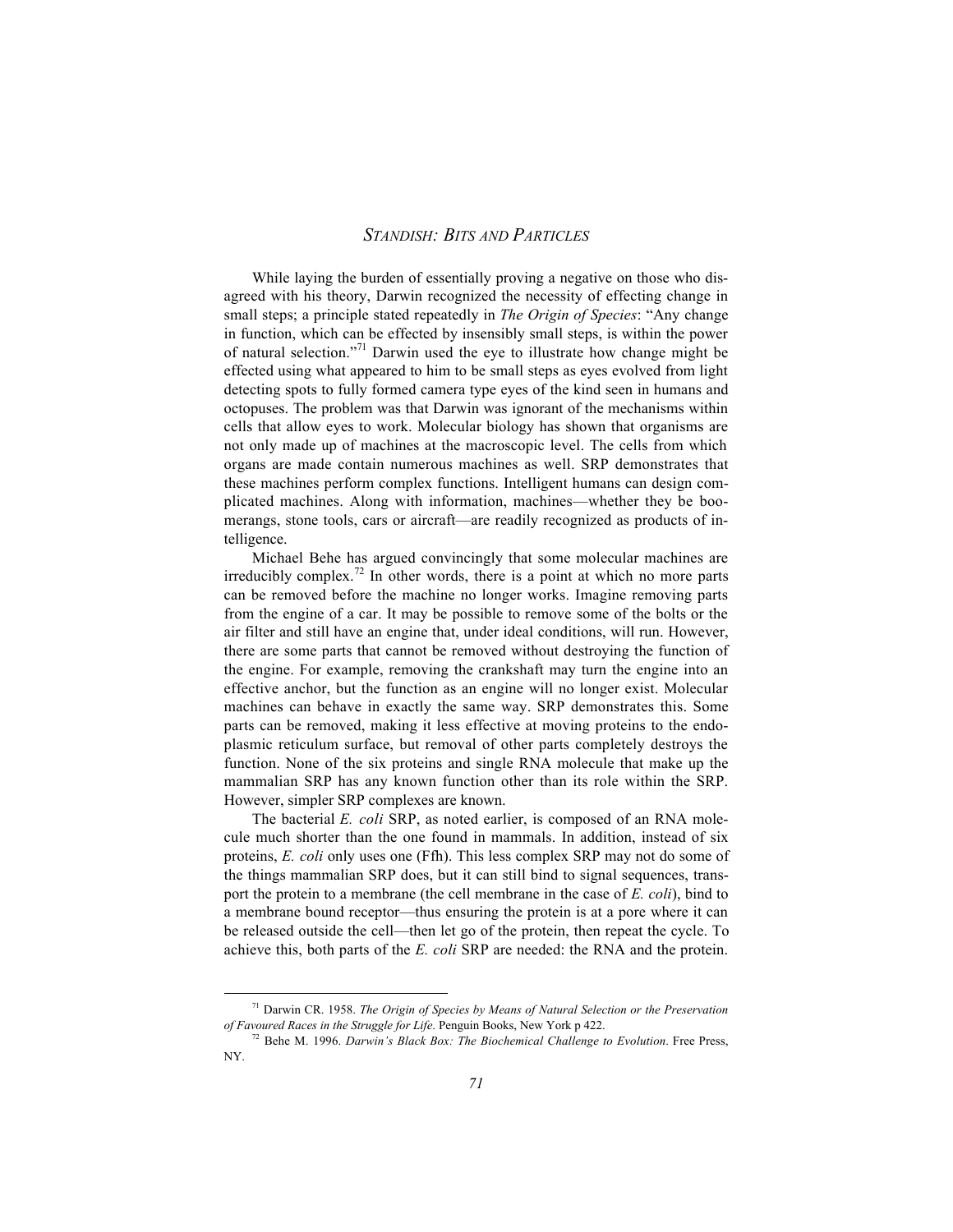On the surface it looks like a relatively simple irreducibly complex machine. How simple it is in absolute terms is a matter of judgment.

Another factor to take into consideration is that SRP is irrelevant unless two things are present: 1) A signal sequence on the proteins it is to recognize and mediate the transport of and 2) a receptor on the surface of the membrane it is to transport them to. In other words, the SRP is part of a much larger system. Because of its machinelike qualities, SRP appears to be designed. Because it is part of a much larger system with a teleological objective—export of proteins from the cell and insertion of proteins into membranes—presence of SRP suggests that this system has elements of design in it. Endothelin-1, because of its signal sequence designed to interact with SRP as well as the information content of the gene that codes for it, also suggests design.

The two examples given in this paper, information in endothelin-1 and machine-like SRP, do not compel belief that every system of the cell is designed or that every organism composed of cells is designed. However, what is known about organisms at the molecular level is consistent with the creation/salvation story contained in Scripture in which a benevolent Creator seeks to save his creation currently suffering under the curse of sin.

#### **No Miracles**

*By coupling undirected purposeless variation to the blind, uncaring process of natural selection, Darwin made theological or spiritual explanations of the life processes superfluous.73 –Douglas Futuyma*

The car engine example demonstrates that irreducibly complex machines can be a product of human intelligence. What has not been demonstrated is that natural forces, unguided by intelligence, can produce machines of this sort. The short steps Darwin suggested are not adequate to account for machines with multiple parts coming together with no precursors. The evolution story may be salvaged with appeals to unknown or hypothetical functions for individual components—like using the engine block as an anchor—but these functions are beyond the scope of empirical science and thus become simple articles of faith. Multiple parts appearing at the same time and interacting with each other in precise and complex ways—what Dembski would call highly specified ways—is not a little step: it is a miracle.

"I would give nothing for the theory of natural selection, if it requires miraculous additions at any one stage of descent."74 Darwin used these words in a letter to Charles Lyell shortly after publication of the *Origin of Species*. Darwin

73 Futuyma D. 1986. *Evolutionary Biology*, 2nd ed. Sinauer Associates Inc. Sunderland, MA. p. 2.

<sup>74</sup> Darwin, CR. Letter to Charles Lyell October 11 1859 in Darwin F. ed. 1959. *The Life and Letters of Charles Darwin: Including an Autobiographical Chapter* Vol. II. Basic Books, New York. p. 7.